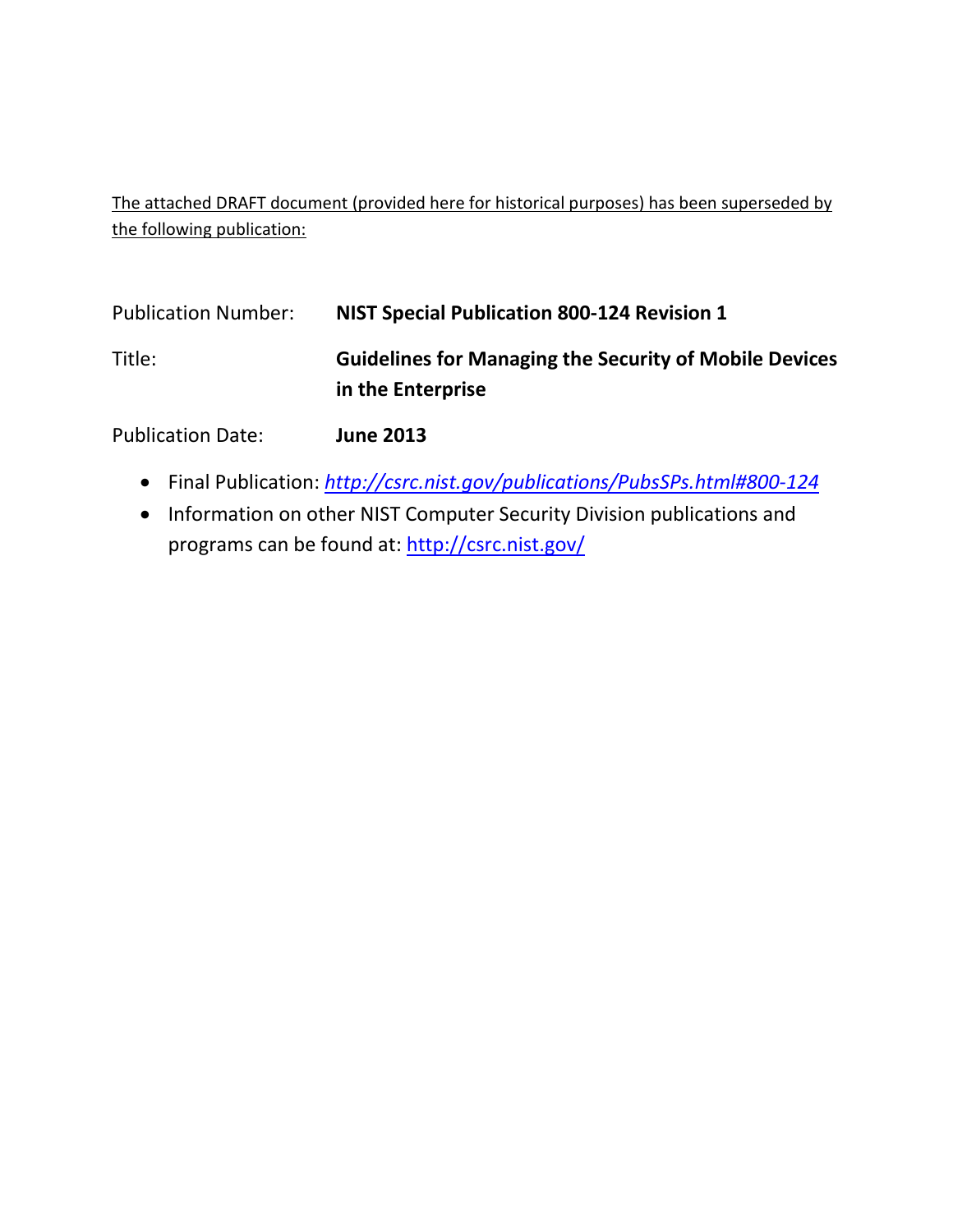The following information was posted with the attached DRAFT document:

### **SP 800-124 Rev 1 DRAFT Guidelines for Managing and Securing Mobile Devices in the Enterprise**

*July 10, 2012*

NIST announces the public comment release of Draft Special Publication (SP) 800- 124 Revision 1, Guidelines for Managing and Securing Mobile Devices in the Enterprise. The purpose of this publication is to help organizations centrally manage and secure mobile devices against a variety of threats. This publication provides recommendations for selecting, implementing, and using centralized management technologies, and it explains the security concerns inherent in mobile device use. The scope of SP 800-124 Revision 1 includes securing both organization-provided and personally-owned (bring your own device) mobile devices.

NIST requests comments on Draft SP 800-124, Revision 1 by Friday, August 17. Please send comments to 800-124comments@nist.gov, with the subject "SP 800- 124 Comments".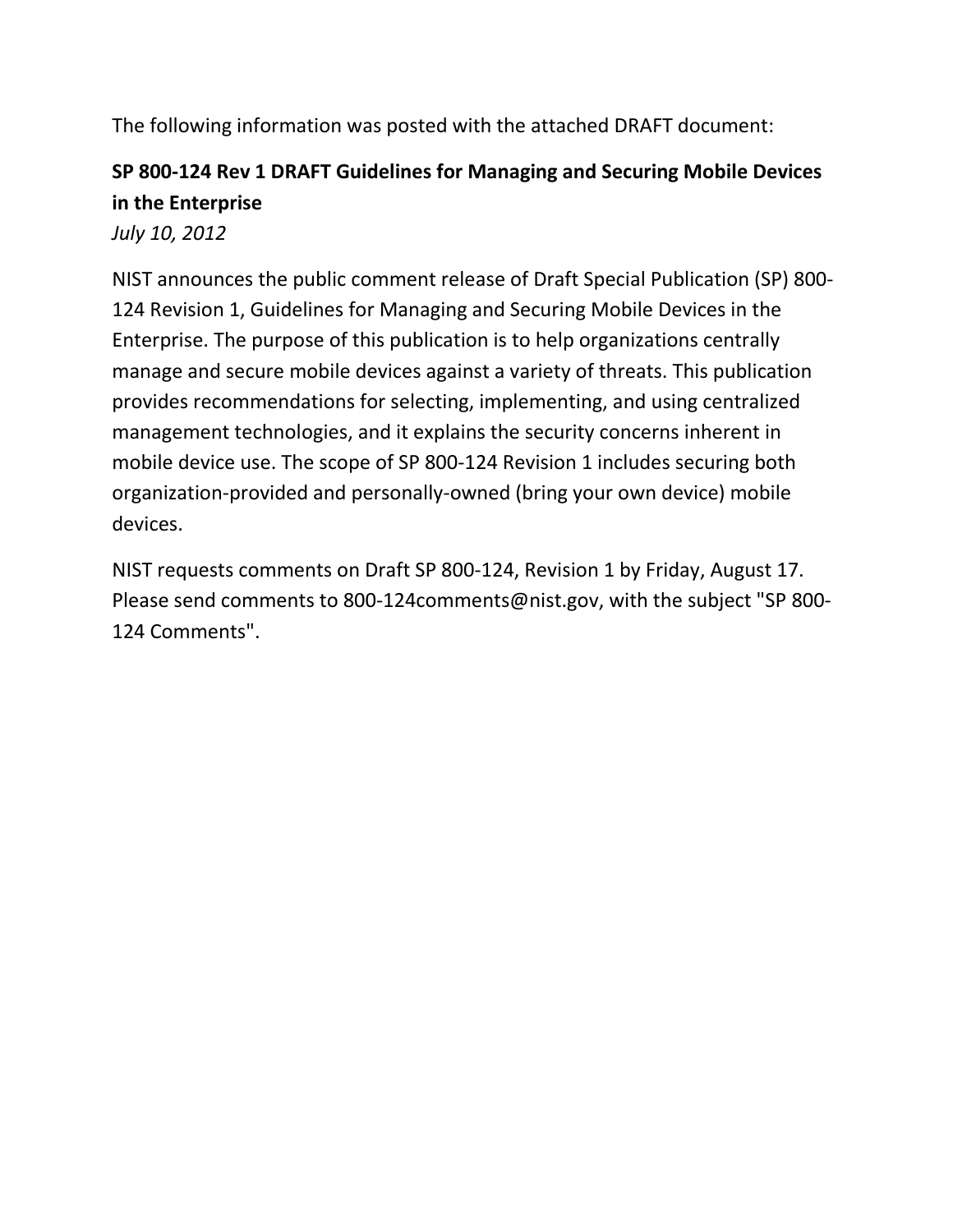

Special Publication 800-124 Revision 1 (Draft)

# Guidelines for Managing and Securing Mobile Devices in the Enterprise (Draft)

# **Recommendations of the National Institute of Standards and Technology**

Murugiah Souppaya Karen Scarfone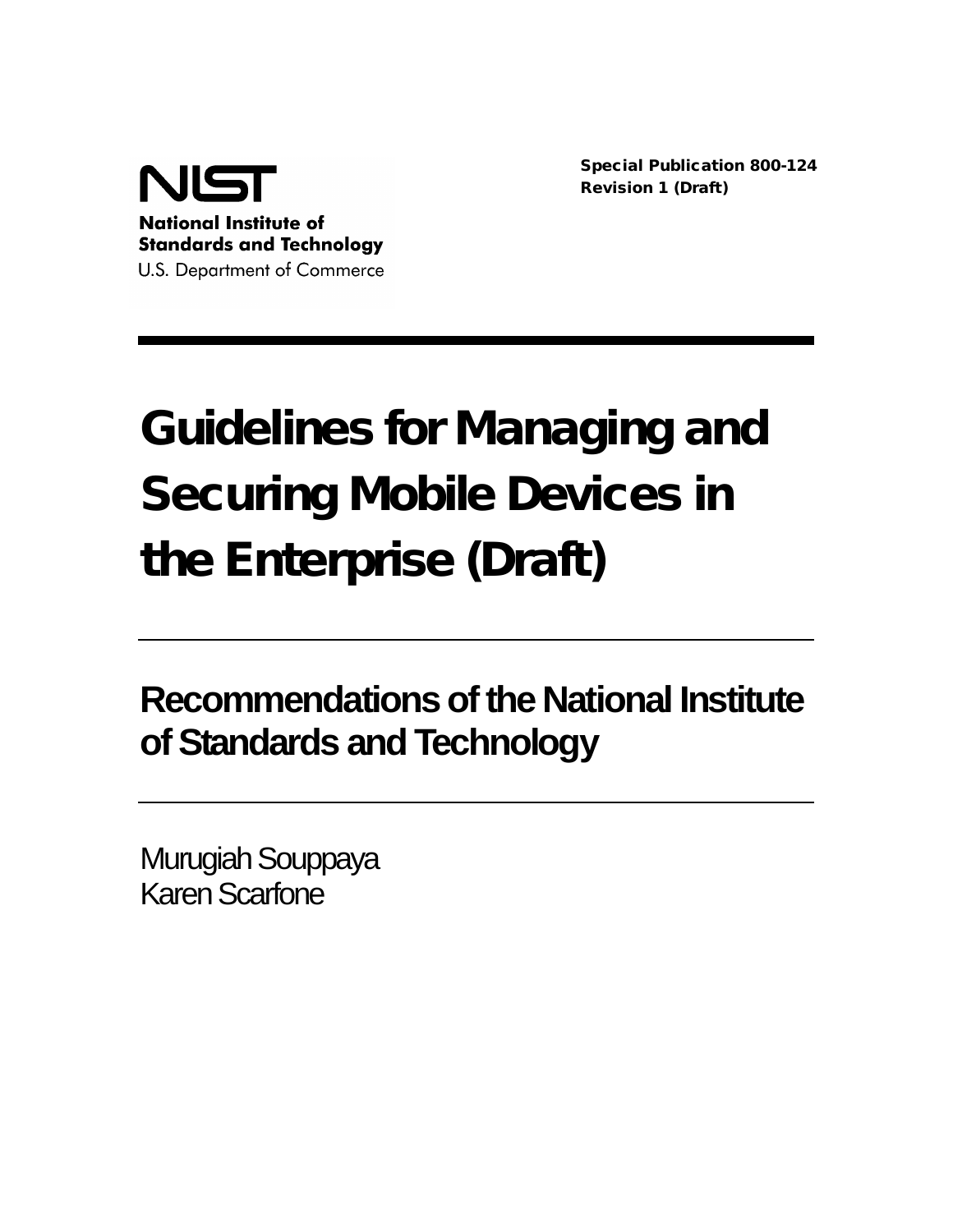**NIST Special Publication 800-124 Revision 1 (Draft)**

Guidelines for Managing and Securing Mobile Devices in the Enterprise (Draft)

*Recommendations of the National Institute of Standards and Technology*

#### **Murugiah Souppaya**

*Computer Security Division Information Technology Laboratory National Institute of Standards and Technology Gaithersburg, MD 20899-8930*

**Karen Scarfone**

*Scarfone Cybersecurity*

## **C O M P U T E R S E C U R I T Y**

July 2012



**U.S. Department of Commerce**

Rebecca M. Blank, Acting Secretary

**National Institute of Standards and Technology**

Patrick D. Gallagher, Under Secretary of Commerce for Standards and Technology and Director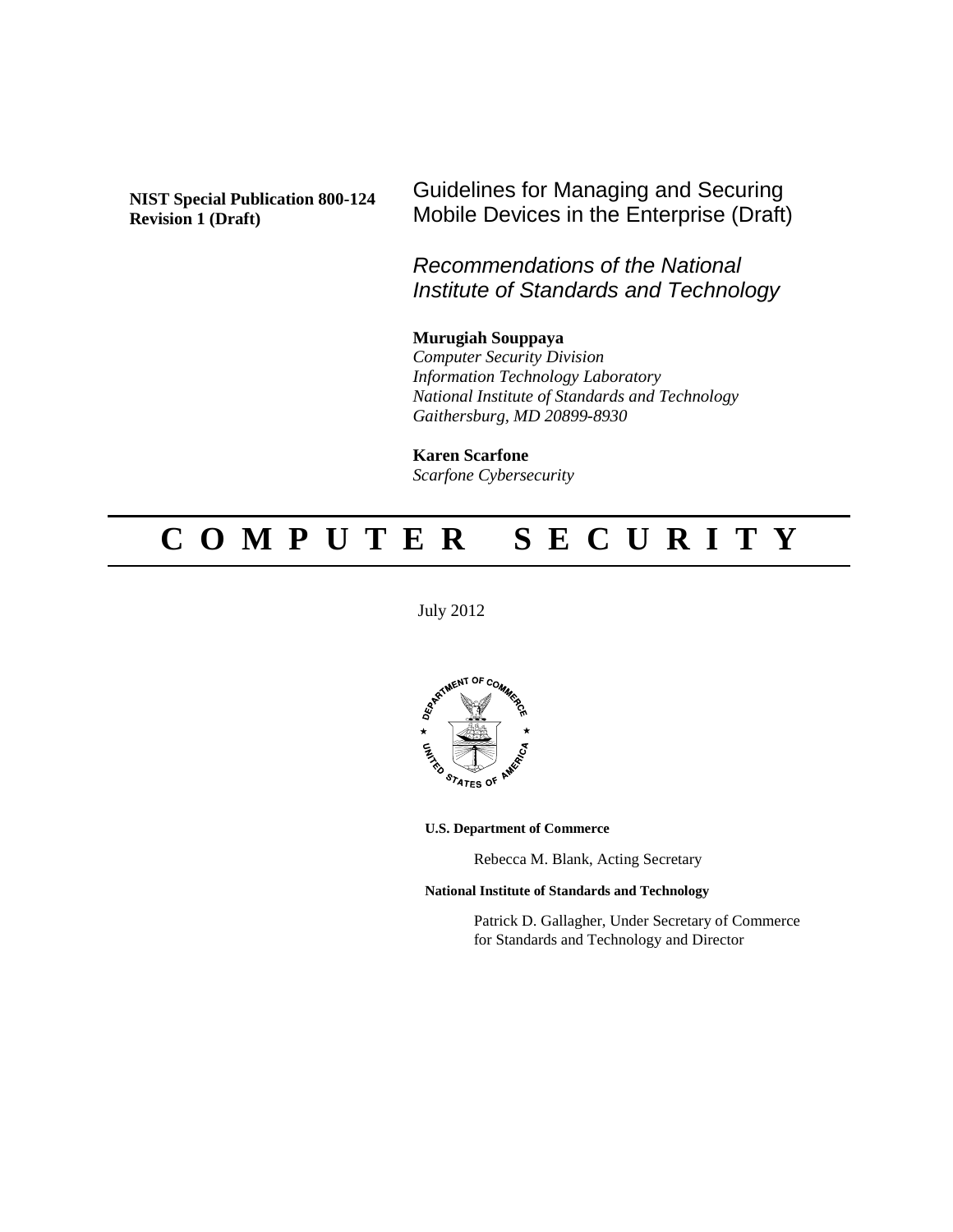#### **Reports on Computer Systems Technology**

The Information Technology Laboratory (ITL) at the National Institute of Standards and Technology (NIST) promotes the U.S. economy and public welfare by providing technical leadership for the nation's measurement and standards infrastructure. ITL develops tests, test methods, reference data, proof of concept implementations, and technical analysis to advance the development and productive use of information technology. ITL's responsibilities include the development of technical, physical, administrative, and management standards and guidelines for the cost-effective security and privacy of sensitive unclassified information in Federal computer systems. This Special Publication 800-series reports on ITL's research, guidance, and outreach efforts in computer security and its collaborative activities with industry, government, and academic organizations.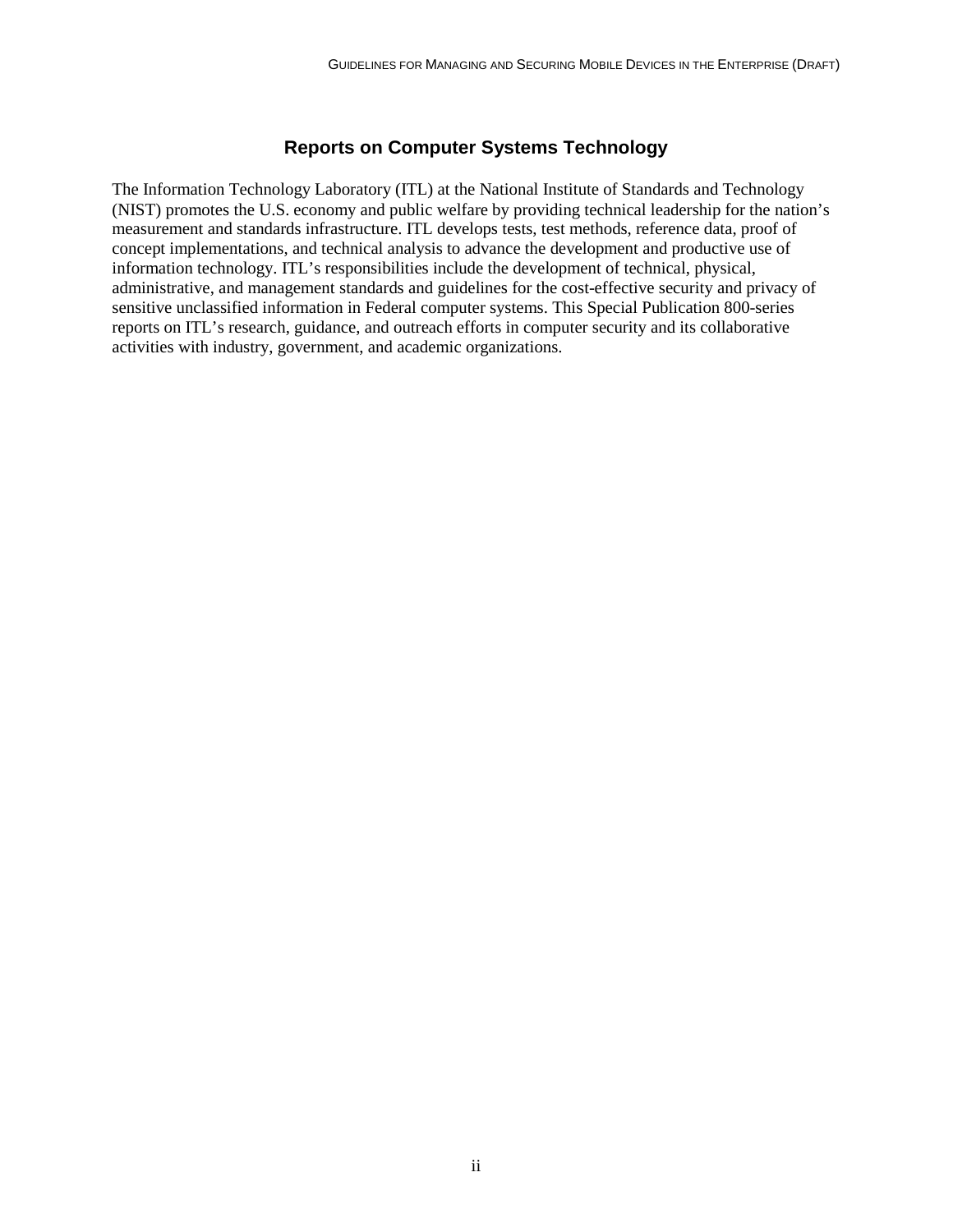#### **Authority**

This publication has been developed by NIST to further its statutory responsibilities under the Federal Information Security Management Act (FISMA), Public Law (P.L.) 107-347. NIST is responsible for developing information security standards and guidelines, including minimum requirements for Federal information systems, but such standards and guidelines shall not apply to national security systems without the express approval of appropriate Federal officials exercising policy authority over such systems. This guideline is consistent with the requirements of the Office of Management and Budget (OMB) Circular A-130, Section 8b(3), *Securing Agency Information Systems*, as analyzed in Circular A-130, Appendix IV: *Analysis of Key Sections*. Supplemental information is provided in Circular A-130, Appendix III, *Security of Federal Automated Information Resources*.

Nothing in this publication should be taken to contradict the standards and guidelines made mandatory and binding on Federal agencies by the Secretary of Commerce under statutory authority. Nor should these guidelines be interpreted as altering or superseding the existing authorities of the Secretary of Commerce, Director of the OMB, or any other Federal official. This publication may be used by nongovernmental organizations on a voluntary basis and is not subject to copyright in the United States. Attribution would, however, be appreciated by NIST.

#### **National Institute of Standards and Technology Special Publication 800-124 Revision 1 (Draft) Natl. Inst. Stand. Technol. Spec. Publ. 800-124 rev. 1, 29 pages (July 2012) CODEN: NSPUE2**

Certain commercial entities, equipment, or materials may be identified in this document in order to describe an experimental procedure or concept adequately. Such identification is not intended to imply recommendation or endorsement by NIST, nor is it intended to imply that the entities, materials, or equipment are necessarily the best available for the purpose.

There may be references in this publication to other publications currently under development by NIST in accordance with its assigned statutory responsibilities. The information in this publication, including concepts and methodologies, may be used by Federal agencies even before the completion of such companion publications. Thus, until each publication is completed, current requirements, guidelines, and procedures, where they exist, remain operative. For planning and transition purposes, Federal agencies may wish to closely follow the development of these new publications by NIST.

Organizations are encouraged to review all draft publications during public comment periods and provide feedback to NIST. All NIST publications, other than the ones noted above, are available at http://csrc.nist.gov/publications.

#### **Public comment period:** *July 10* **through** *August 17, 2012*

National Institute of Standards and Technology Attn: Computer Security Division, Information Technology Laboratory 100 Bureau Drive (Mail Stop 8930) Gaithersburg, MD 20899-8930 Electronic mail: 800-124comments@nist.gov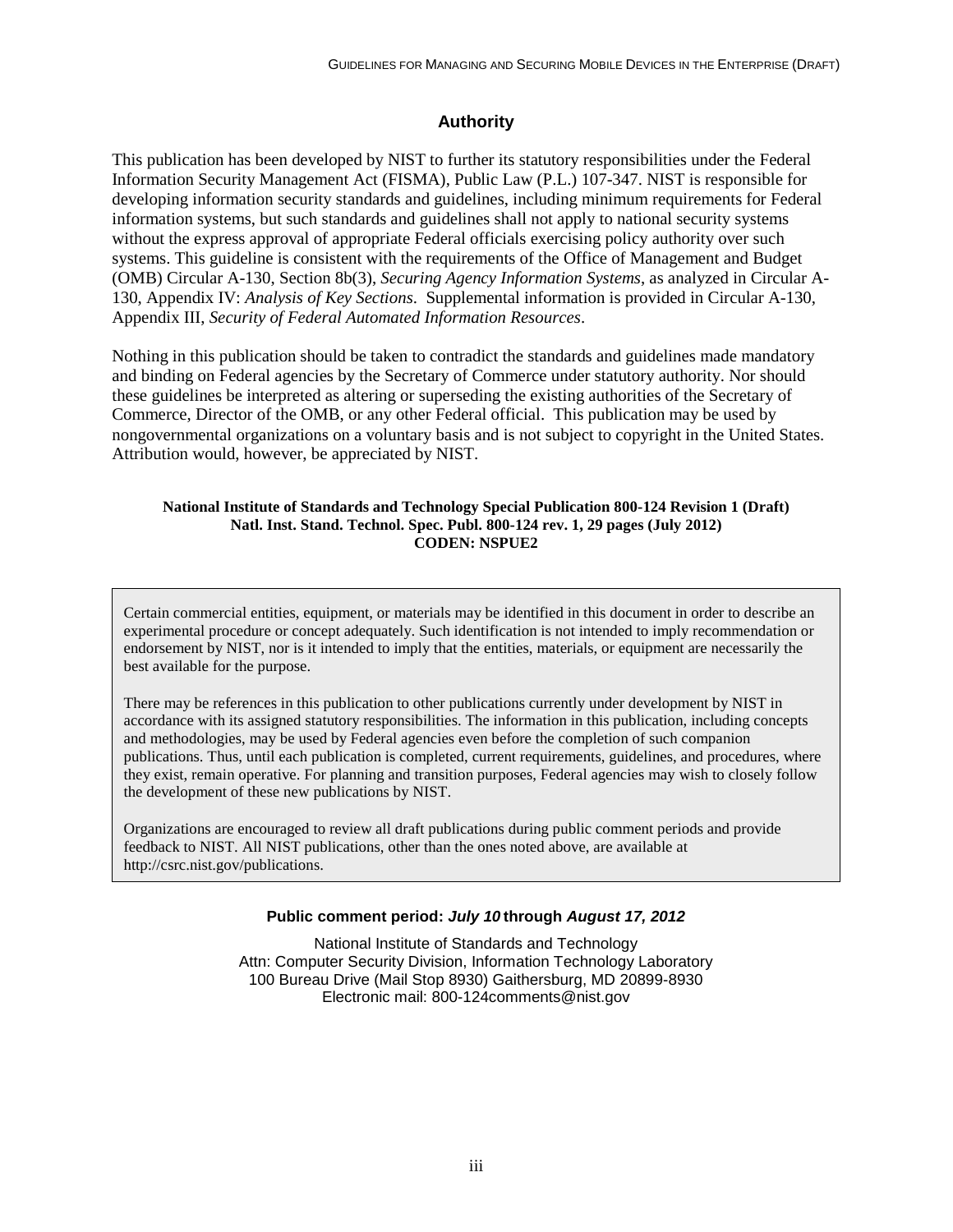#### Acknowledgments

The authors, Murugiah Souppaya of the National Institute of Standards and Technology (NIST) and Karen Scarfone of Scarfone Cybersecurity, wish to thank their colleagues who reviewed drafts of this document and contributed to its technical content, including Tom Karygiannis of NIST. The authors especially appreciate the contributions of Wayne Jansen, who co-authored the original version of this publication. Additional acknowledgments will be added to the final version of the publication.

Section 4 of this publication is based on Section 4 of NIST SP 800-111, *Guide to Storage Encryption Technologies for End User Devices* [SP800-111] by Karen Scarfone, Murugiah Souppaya, and Matt Sexton.

#### Abstract

Mobile devices, such as smart phones and tablets, typically need to support multiple security objectives: confidentiality, integrity, and availability. To achieve these objectives, mobile devices should be secured against a variety of threats. The purpose of this publication is to help organizations centrally manage and secure mobile devices. Laptops are out of the scope of this publication, as are mobile devices with minimal computing capability, such as basic cell phones. This publication provides recommendations for selecting, implementing, and using centralized management technologies, and it explains the security concerns inherent in mobile device use and provides recommendations for securing mobile devices throughout their life cycles. The scope of this publication includes securing both organization-provided and personally-owned (bring your own device) mobile devices.

#### Keywords

cell phone security; information security; mobile device security; remote access; telework

#### **Trademarks**

All registered trademarks or trademarks belong to their respective organizations.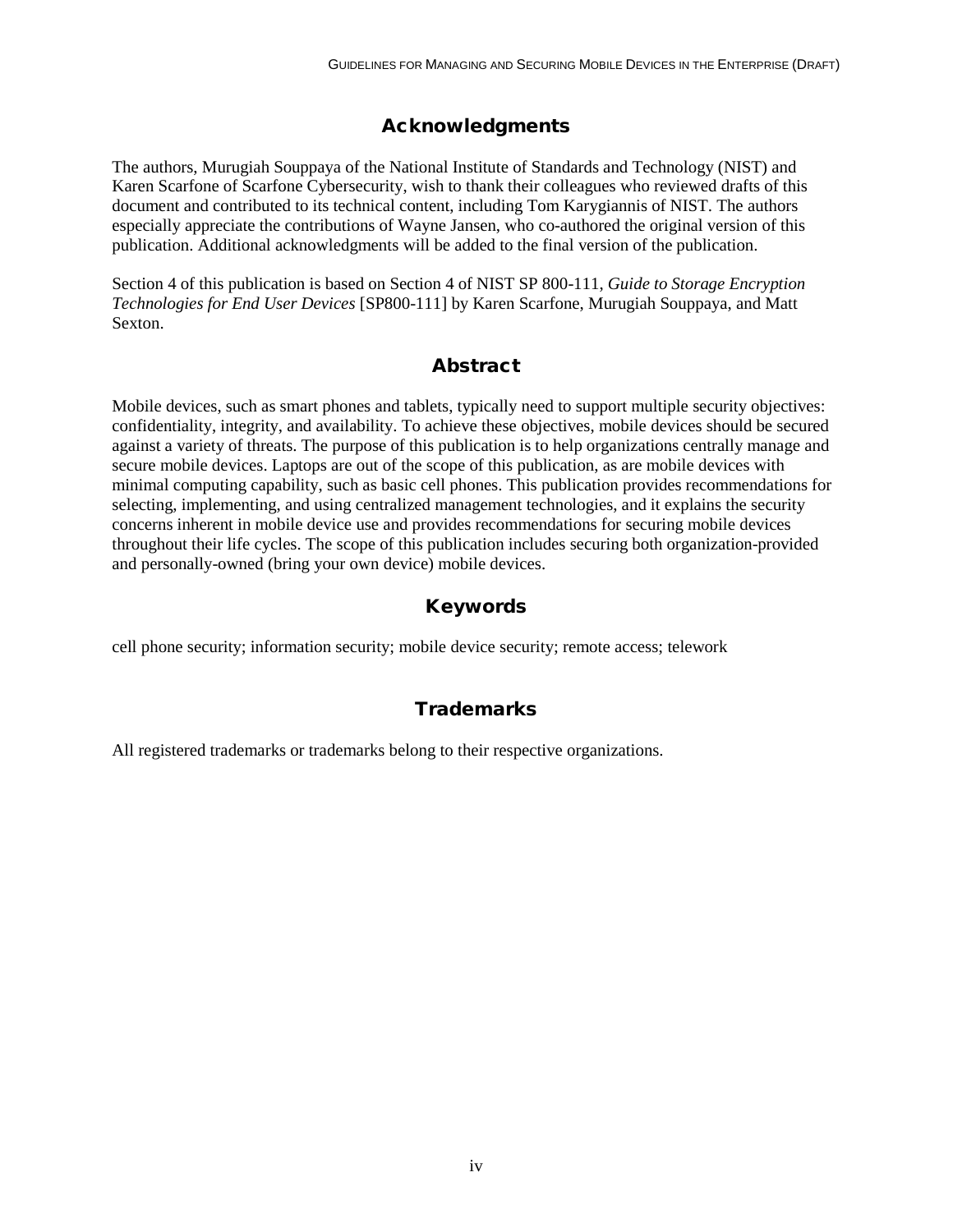#### **Table of Contents**

| $\mathbf 1$ .                                                          |                                 |                                                                            |  |  |
|------------------------------------------------------------------------|---------------------------------|----------------------------------------------------------------------------|--|--|
|                                                                        | 1.1<br>1.2<br>1.3               |                                                                            |  |  |
| 2.                                                                     |                                 |                                                                            |  |  |
|                                                                        | 2.1<br>2.2                      | 2.2.1<br>2.2.2<br>2.2.3<br>2.2.4<br>2.2.5<br>2.2.6<br>2.2.7                |  |  |
| 3.                                                                     |                                 |                                                                            |  |  |
|                                                                        | 3.1<br>3.2                      |                                                                            |  |  |
| Security for the Enterprise Mobile Device Solution Life Cycle 10<br>4. |                                 |                                                                            |  |  |
|                                                                        | 4.1<br>4.2<br>4.3<br>4.4<br>4.5 | 4.1.1<br>4.1.2                                                             |  |  |
|                                                                        |                                 | Appendix A-Supporting NIST SP 800-53 Security Controls and Publications 16 |  |  |
|                                                                        |                                 |                                                                            |  |  |
|                                                                        |                                 |                                                                            |  |  |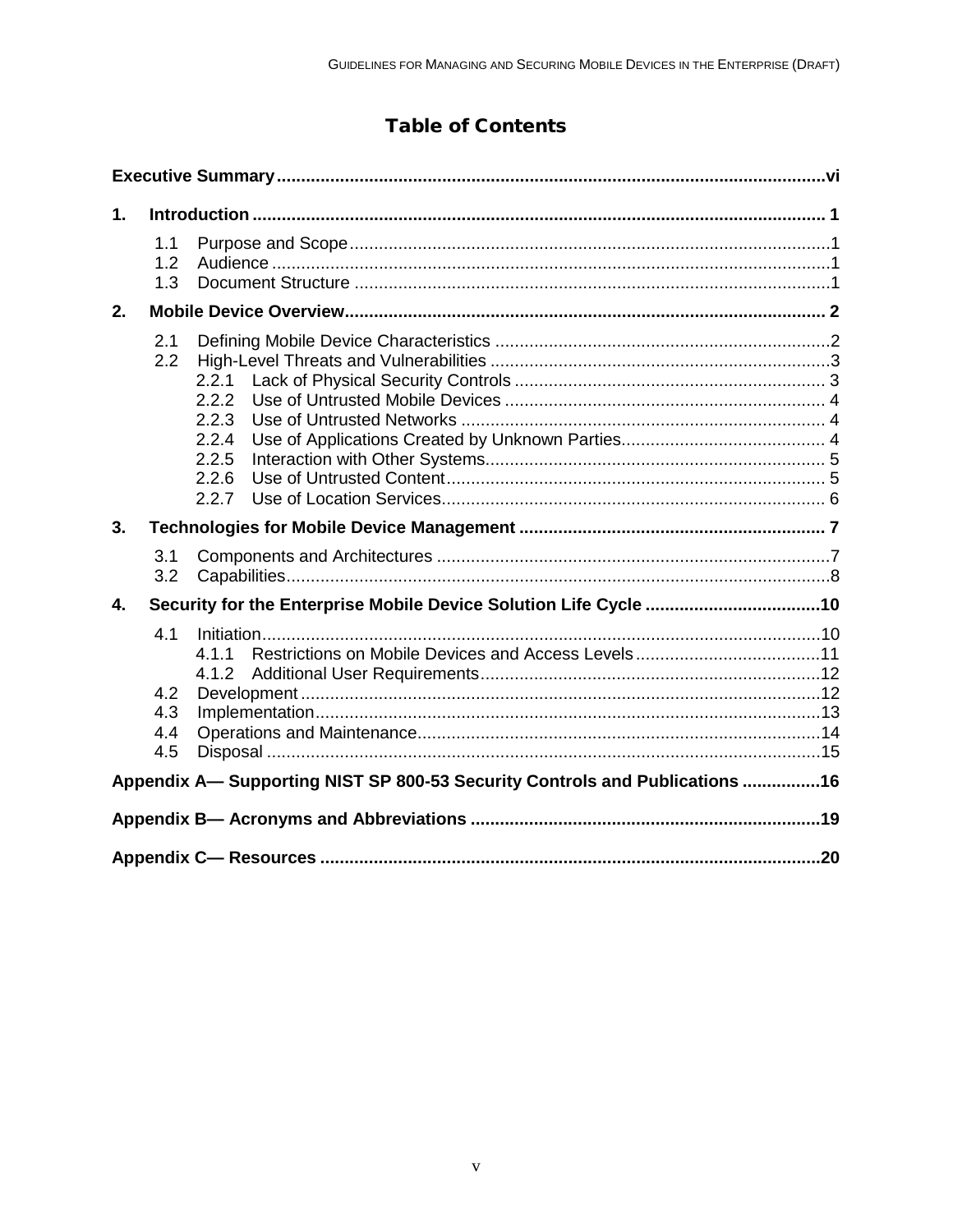#### <span id="page-8-0"></span>**Executive Summary**

Mobile devices typically need to support multiple security objectives: confidentiality, integrity, and availability. To achieve these objectives, mobile devices should be secured against a variety of threats. General security recommendations for any IT technology are provided in NIST Special Publication (SP) 800-53, *Recommended Security Controls for Federal Information Systems and Organizations* [SP800- 53]. Specific recommendations for securing mobile devices are presented in this publication and are intended to supplement the controls specified in SP 800-53.

This publication provides recommendations for securing particular types of mobile devices, such as smart phones and tablets. Laptops are specifically excluded from the scope of this publication because the security controls available for laptops today are quite different than those available for smart phones, tablets, and other mobile device types. Mobile devices with minimal computing capability, such as basic cell phones, are also out of scope because of the limited security options available and the limited threats they face.

Centralized mobile device management technologies are a growing solution for controlling the use of both organization-issued and personally-owned mobile devices by enterprise users. In addition to managing the configuration and security of mobile devices, these technologies offer other features, such as providing secure access to enterprise computing resources. There are two basic approaches to centralized mobile device management: use a messaging server's management capabilities (sometimes from the same vendor that makes a particular brand of phone), or use a product from a third party, which is designed to manage one or more brands of phone. It is outside the scope of this publication to provide any recommendations for one approach over the other; both approaches can provide the necessary centralized management functionality.

Organizations should implement the following guidelines to improve the security of their mobile devices.

#### **Organizations should develop system threat models for mobile devices and the resources that are accessed through the mobile devices.**

Mobile devices often need additional protection because their nature generally places them at higher exposure to threats than other client devices (for example, desktop and laptop devices only used within the organization's facilities and on the organization's networks). Before designing and deploying mobile device solutions, organizations should develop system threat models. Threat modeling involves identifying resources of interest and the feasible threats, vulnerabilities, and security controls related to these resources, then quantifying the likelihood of successful attacks and their impacts, and finally analyzing this information to determine where security controls need to be improved or added. Threat modeling helps organizations to identify security requirements and to design the mobile device solution to incorporate the controls needed to meet the security requirements.

#### **Organizations deploying mobile devices should consider the merits of each provided security service, determine which services are needed for their environment, and then design and acquire one or more solutions that collectively provide the necessary services.**

Most organizations do not need all of the possible security services provided by mobile device solutions. Categories of services to be considered include the following:

**General policy:** enforcing enterprise security policies on the mobile device, such as restricting access to hardware and software, managing wireless network interfaces, and automatically monitoring and reporting when policy violations occur.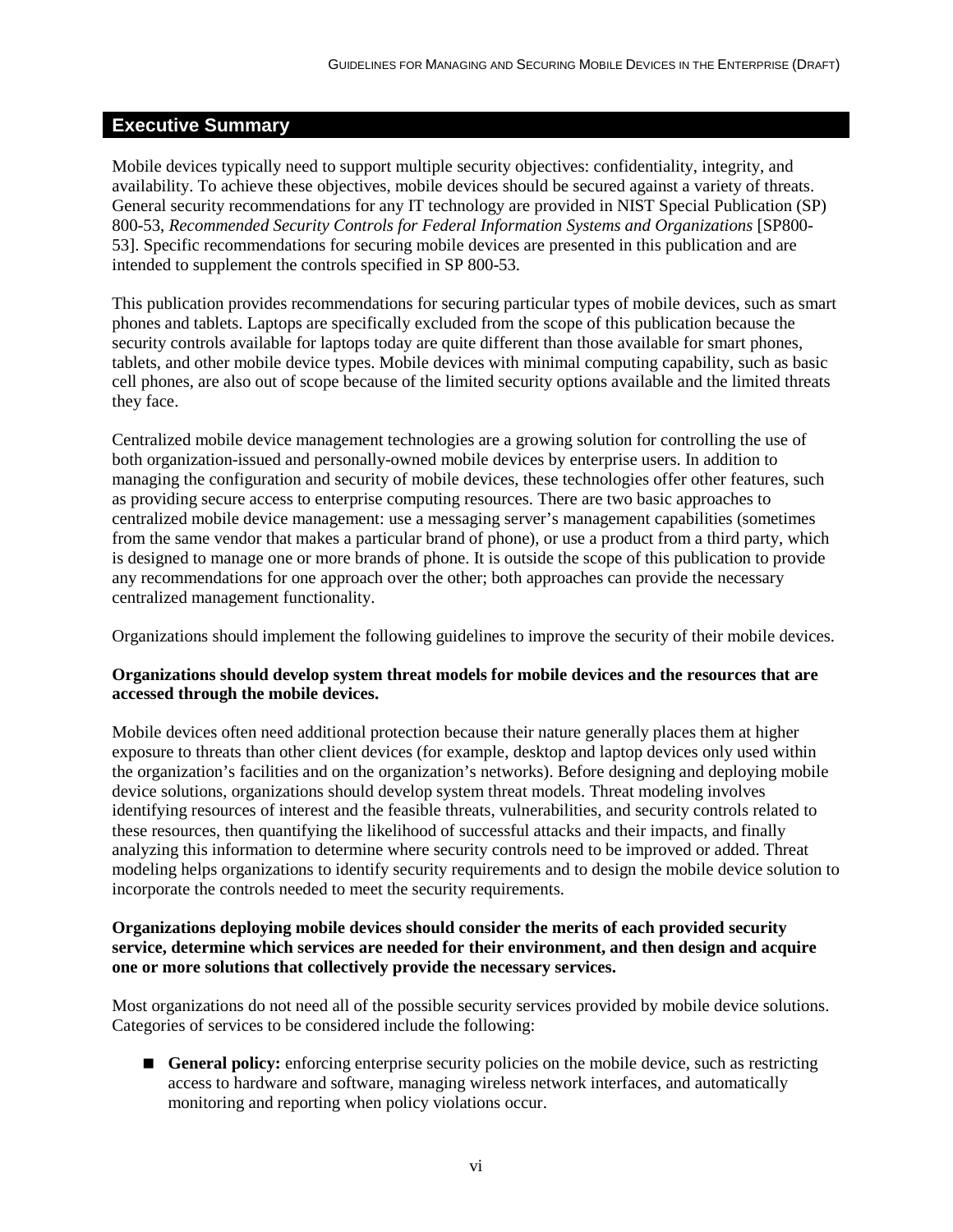- **Data communication and storage:** supporting strongly encrypted data communications and data storage, and remotely wiping the device if it is lost or stolen and is at risk of having its data recovered by an untrusted party.
- **User and device authentication:** requiring authentication before accessing organization resources, resetting forgotten passwords remotely, automatically locking idle devices, and remotely locking devices suspected of being left unlocked in an unsecured location.
- **Applications:** restricting which applications may be installed (through whitelisting or blacklisting), installing and updating applications, restricting the use of synchronization services, digitally signing applications, distributing the organization's applications from a dedicated mobile application store, and limiting or preventing access to the enterprise based on the mobile device's operating system version or mobile device management software client version.

#### **Organizations should have a mobile device security policy.**

A mobile device security policy should define which types of mobile devices are permitted to access the organization's resources, the degree of access that various classes of mobile devices may have—for example, organization-issued devices versus personally-owned (bring your own device) devices—and how provisioning should be handled. It should also cover how the organization's centralized mobile device management servers are administered and how policies in those servers are updated. The mobile device security policy should be documented in the system security plan. To the extent feasible and appropriate, the mobile device security policy should be consistent with and complement security policy for non-mobile systems.

#### **Organizations should implement and test a prototype of their mobile device solution before putting the solution into production.**

Aspects of the solution that should be evaluated for each type of mobile device include connectivity, protection, authentication, application functionality, solution management, logging, and performance. Another important consideration is the security of the mobile device implementation itself; at a minimum, all components should be updated with the latest patches and configured following sound security practices. Also, use of jailbroken or rooted phones should be automatically detected when feasible. Finally, implementers should ensure that the mobile device solution does not unexpectedly "fall back" to default settings for interoperability or other reasons.

#### **Organizations should fully secure each organization-issued mobile device before allowing a user to access it.**

This ensures a basic level of trust in the device before it is exposed to threats. For any already-deployed organization-issued mobile device with an unknown security profile (e.g., unmanaged device), organizations should recover them, restore them to a known good state, and fully secure them before returning them to their users.

#### **Organizations should regularly maintain mobile device security.**

Helpful operational processes for maintenance include checking for upgrades and patches, and acquiring, testing, and deploying them; ensuring that each mobile device infrastructure component has its clock synced to a common time source; reconfiguring access control features as needed; and detecting and documenting anomalies within the mobile device infrastructure. Also, organizations should periodically perform assessments to confirm that their mobile device policies, processes, and procedures are being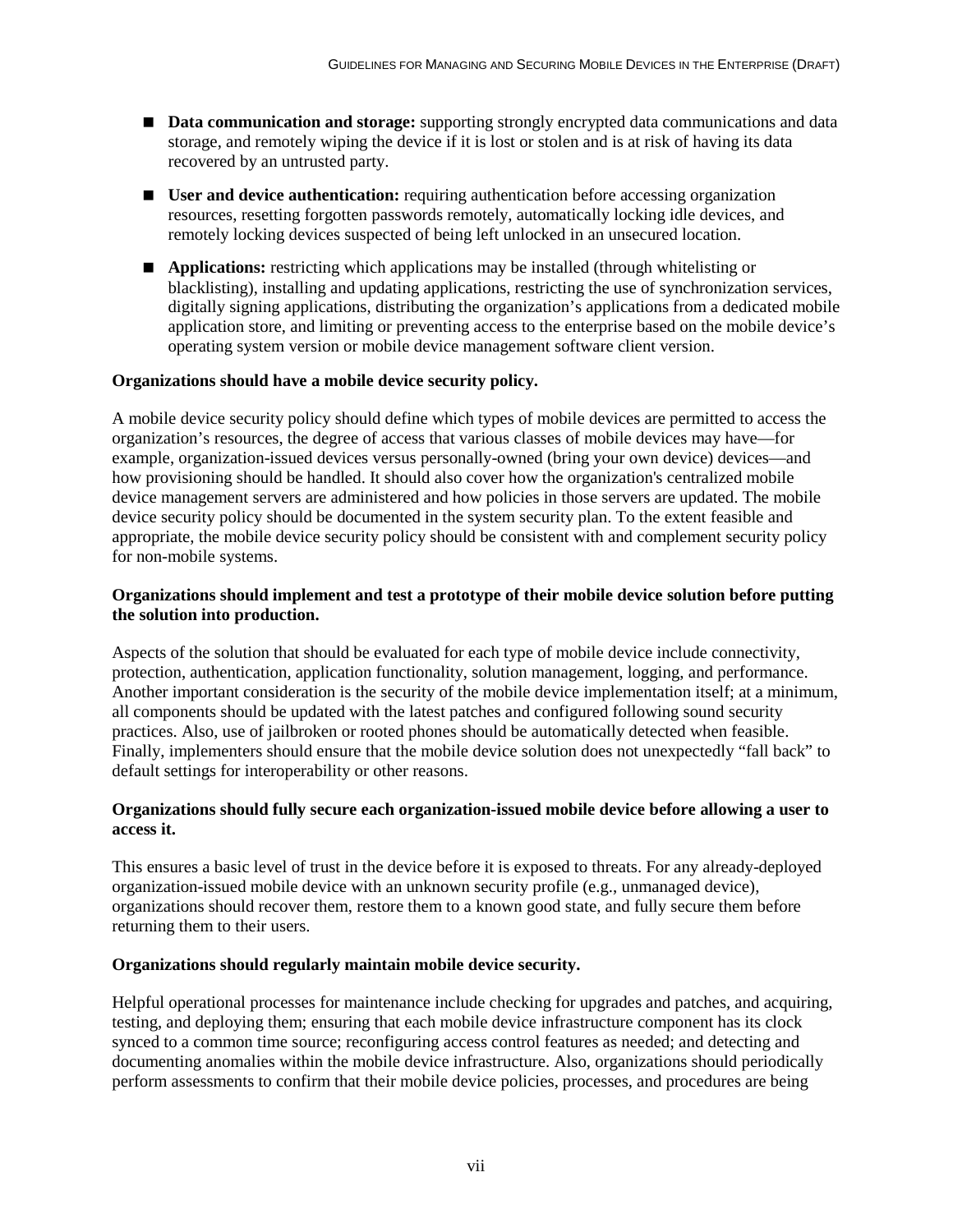followed properly. Assessment activities may be passive, such as reviewing logs, or active, such as performing vulnerability scans and penetration testing.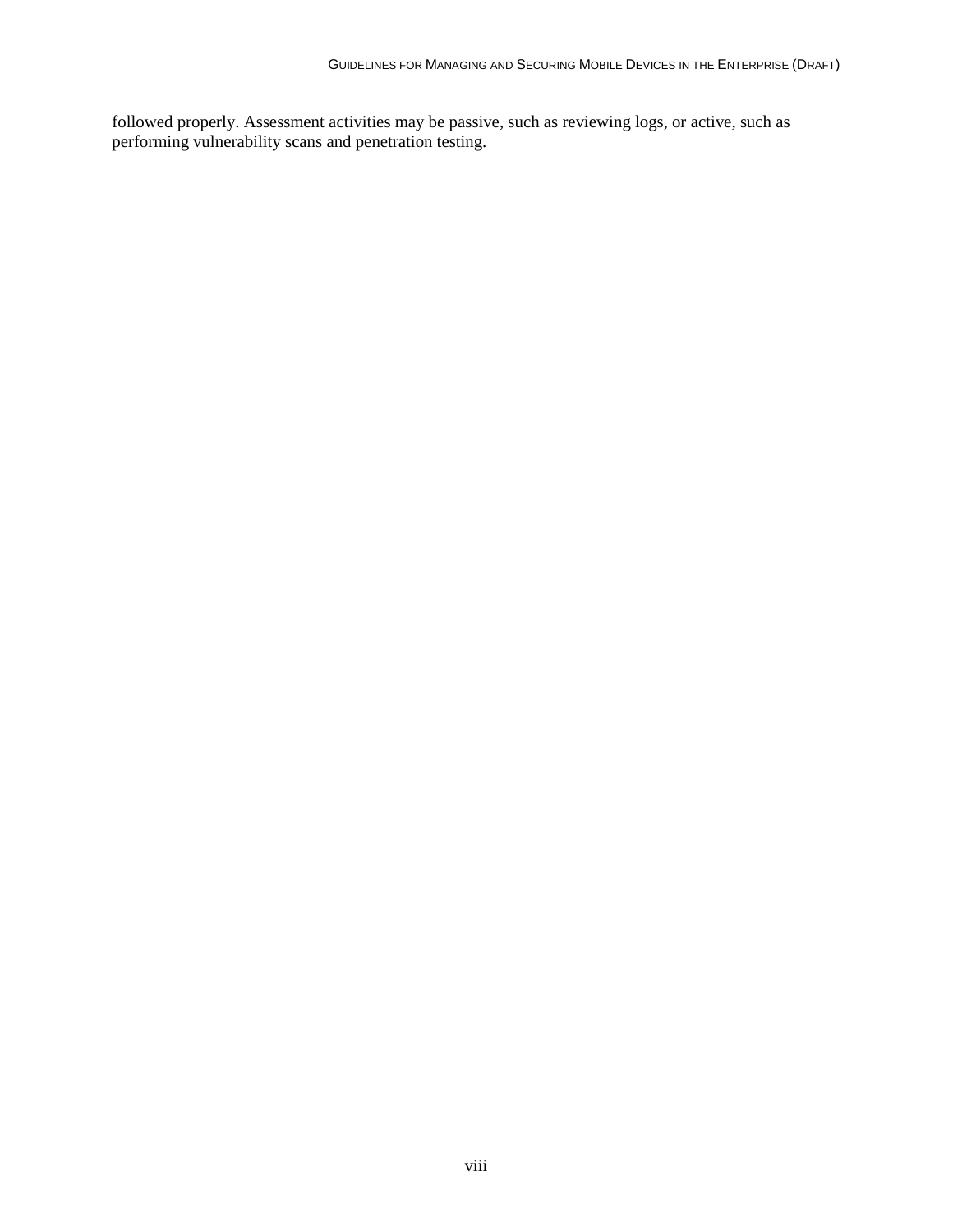#### <span id="page-11-0"></span>**1. Introduction**

#### <span id="page-11-1"></span>**1.1 Purpose and Scope**

The purpose of this publication is to help organizations centrally manage and secure mobile devices, such as smart phones and tablets. (Laptops are out of the scope of this publication, as are mobile devices with minimal computing capability, such as basic cell phones.) This publication provides recommendations for selecting, implementing, and using centralized management technologies, and it explains the security concerns inherent in mobile device use and provides recommendations for securing mobile devices throughout their life cycles.

The scope of this publication includes both organization-provided and personally-owned (bring your own device) mobile devices.

#### <span id="page-11-2"></span>**1.2 Audience**

This document is intended for security managers, engineers, administrators, and others who are responsible for planning, implementing, and maintaining the security of mobile devices. It assumes that readers have a basic understanding of mobile device technologies and enterprise security principles.

#### <span id="page-11-3"></span>**1.3 Document Structure**

The remainder of this document is organized into the following sections and appendices:

- Section 2 provides an overview of mobile devices, focused on what makes them different from other computing devices, particularly in terms of security risk.
- Section 3 presents an introduction to technologies for centralized mobile device management.
- Section 4 discusses security throughout the mobile device life cycle. Examples of topics addressed in this section include mobile device security policy creation, design and implementation considerations, and operational processes that are particularly helpful for security.
- Appendix A lists the major controls from NIST Special Publication 800-53, *Recommended Security Controls for Federal Information Systems and Organizations* that affect enterprise mobile device security.
- Appendix B provides an acronym and abbreviation list.
- **Appendix C** lists resources that may be useful for gaining a better understanding of mobile device security.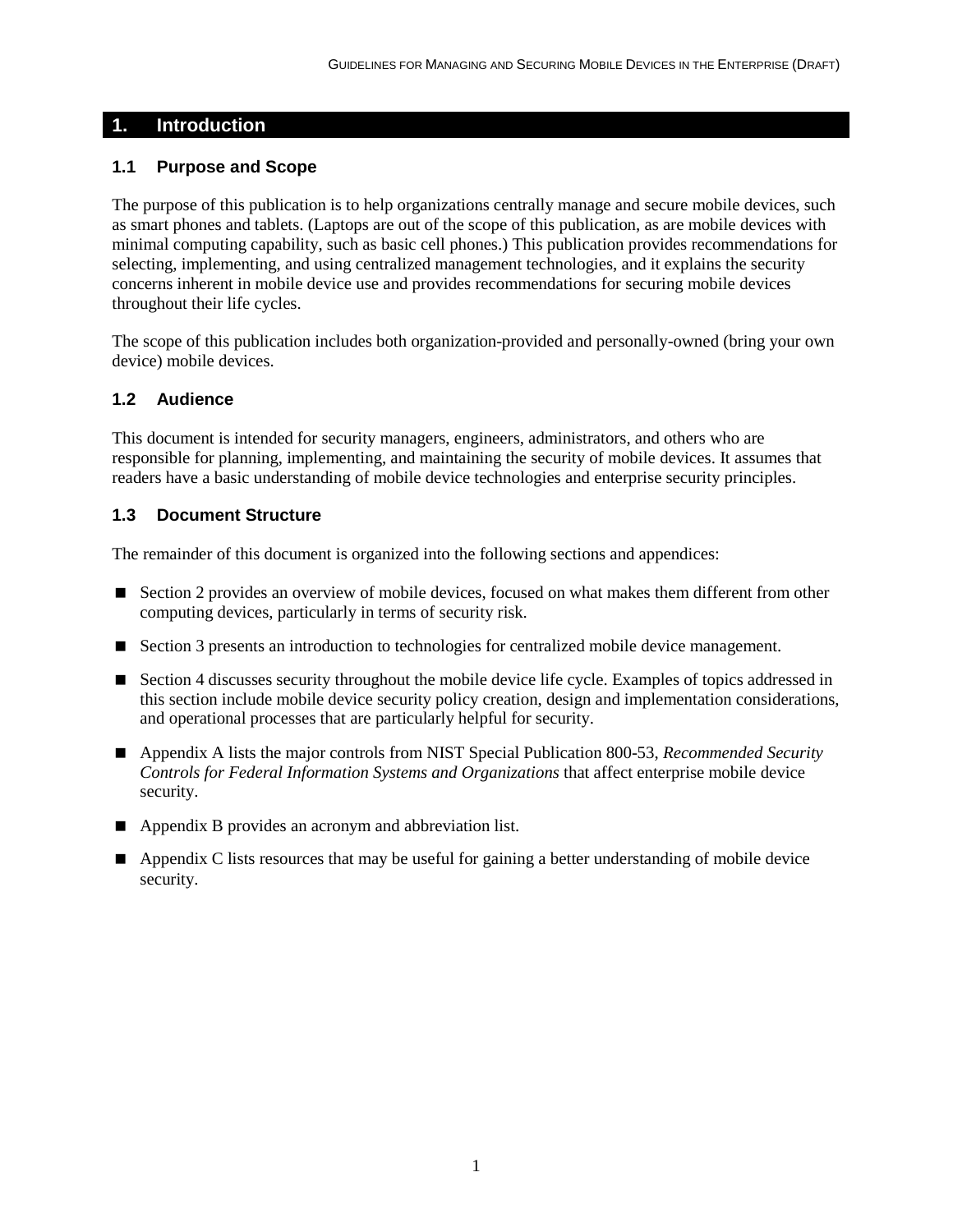#### <span id="page-12-0"></span>**2. Mobile Device Overview**

This section gives an overview of mobile devices, such as smart phones and tablets. Laptops are specifically excluded from the scope of this publication because the security controls available for laptops today are quite different than those available for smart phones, tablets, and other mobile device types. Mobile devices with minimal computing capability, such as basic cell phones, are also out of scope because of the limited security options available and the limited threats they face.

This section discusses the features of mobile devices, focusing on what makes mobile devices different from other computing devices, particularly in terms of security risk. This section also presents high-level recommendations for mitigating the risks that these mobile devices currently face.

#### <span id="page-12-1"></span>**2.1 Defining Mobile Device Characteristics**

Mobile device features are constantly changing, so it is difficult to define the term "mobile device". However, as features change, so do threats and security controls, so it is important to establish a baseline of mobile device features. The following hardware and software characteristics collectively define the baseline for the purposes of this publication:

- A small form factor
- At least one wireless network interface for Internet access (data communications). This interface uses Wi-Fi, cellular networking, or other technologies that connect the mobile device to network infrastructures with Internet connectivity.
- Local built-in (non-removable) data storage
- An operating system that is not a full-fledged desktop or laptop operating system
- **Applications available through multiple methods (provided with the operating system, accessed** through web browser, acquired and installed from third parties)
- Built-in features for synchronizing local data with a remote location (desktop or laptop computer, organization servers, telecommunications provider servers, other third party servers, etc.)

The list below details other common, but optional, characteristics of mobile devices. These features do not define the scope of devices included in the publication, but rather indicate features that are particularly important in terms of security risk. This list is not intended to be exhaustive, and is merely illustrative of common features of interest as of this writing.

- Network services:
	- o One or more wireless personal area network interfaces, such as Bluetooth or near-field communications
	- o One or more wireless network interfaces for voice communications, such as cellular
	- o Global Positioning System (GPS), which enables location services
- One or more digital cameras
- Microphone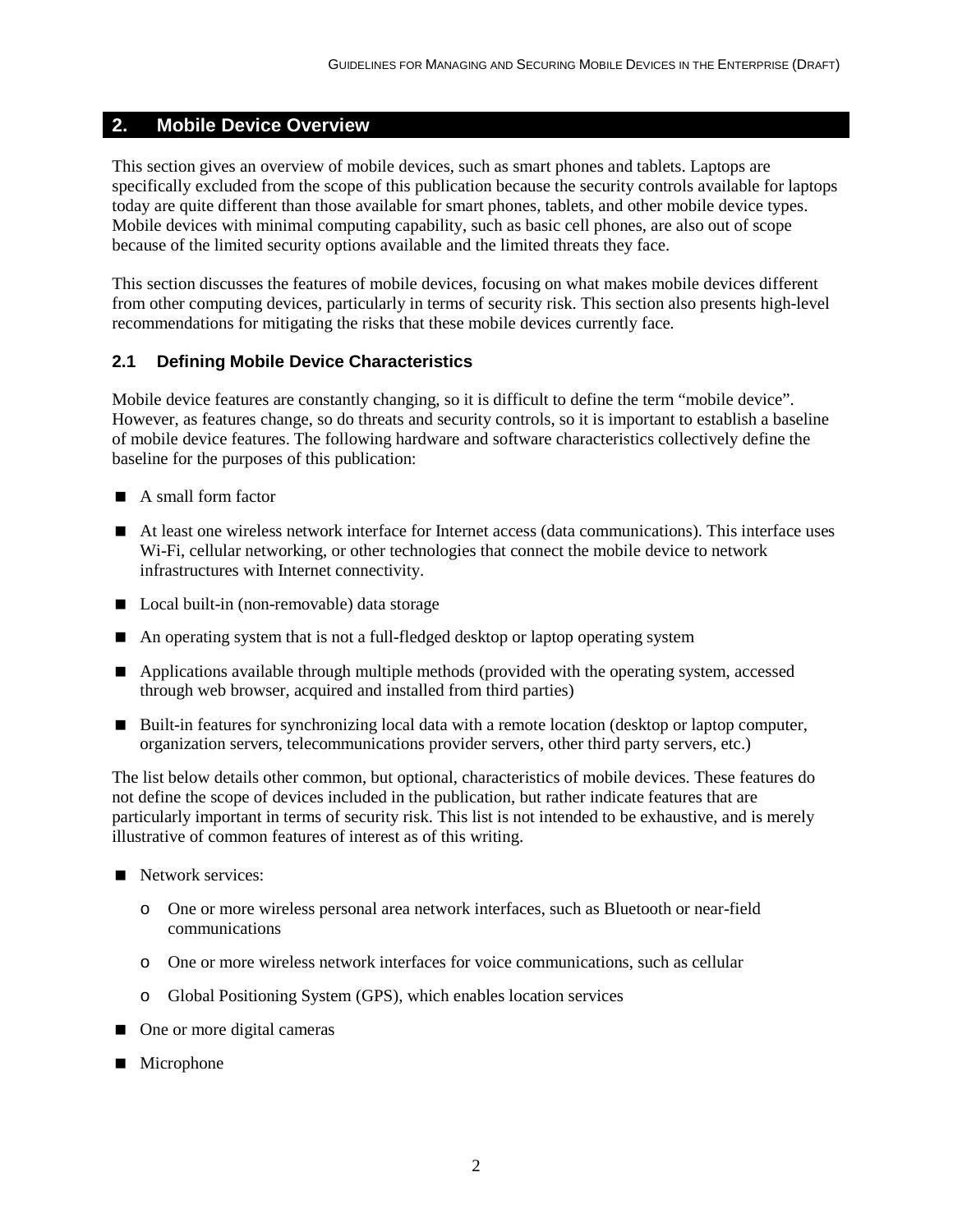#### Storage:

- o Support for removable media
- o Support for using the device itself as removable storage for another computing device

#### <span id="page-13-0"></span>**2.2 High-Level Threats and Vulnerabilities**

Mobile devices typically need to support multiple security objectives. These can be accomplished through a combination of security features built into the mobile devices and additional security controls applied to the mobile devices and other components of the enterprise IT infrastructure. The most common security objectives for mobile devices are as follows:

- Confidentiality—ensure that transmitted and stored data cannot be read by unauthorized parties
- Integrity—detect any intentional or unintentional changes to transmitted and stored data
- Availability—ensure that users can access resources using mobile devices whenever needed.

To achieve these objectives, mobile devices should be secured against a variety of threats. General security recommendations for any IT technology are provided in NIST Special Publication (SP) 800-53, *Recommended Security Controls for Federal Information Systems and Organizations* [SP800-53]. [1](#page-13-2) Specific recommendations for securing mobile devices are presented in this publication and are intended to supplement the controls specified in SP 800-53. See Appendix A of this document for a summary of SP 800-53 controls most closely related to mobile device security.

Mobile devices often need additional protection because their nature generally places them at higher exposure to threats than other client devices (e.g., desktop and laptop devices only used within the organization's facilities and on the organization's networks). Before designing and deploying mobile device solutions, organizations should develop system threat models for the mobile devices and the resources that are accessed through the mobile devices. Threat modeling involves identifying resources of interest and the feasible threats, vulnerabilities, and security controls related to these resources, then quantifying the likelihood of successful attacks and their impacts, and finally analyzing this information to determine where security controls need to be improved or added. Threat modeling helps organizations to identify security requirements and to design the mobile device solution to incorporate the controls needed to meet the security requirements. Major security concerns for these technologies that would be included in most mobile device threat models are listed below.

#### <span id="page-13-1"></span>**2.2.1 Lack of Physical Security Controls**

Mobile devices are typically used in a variety of locations outside the organization's control, such as employees' homes, coffee shops, hotels, and conferences. Even mobile devices only used within an organization's facilities are often transported from place to place within the facilities. The devices' mobile nature makes them much more likely to be lost or stolen than other devices, so their data is at increased risk of compromise. When planning mobile device security policies and controls, organizations should assume that mobile devices will be acquired by malicious parties who will attempt to recover sensitive data either directly from the devices themselves or indirectly by using the devices to access the organization's remote resources.

<span id="page-13-2"></span> <sup>1</sup> These recommendations are linked to three security categories—low, moderate, and high—based on the potential impact of a security breach involving a particular system, as defined in Federal Information Processing Standard (FIPS) 199, *Standards for Security Categorization of Federal Information and Information Systems* [FIPS199].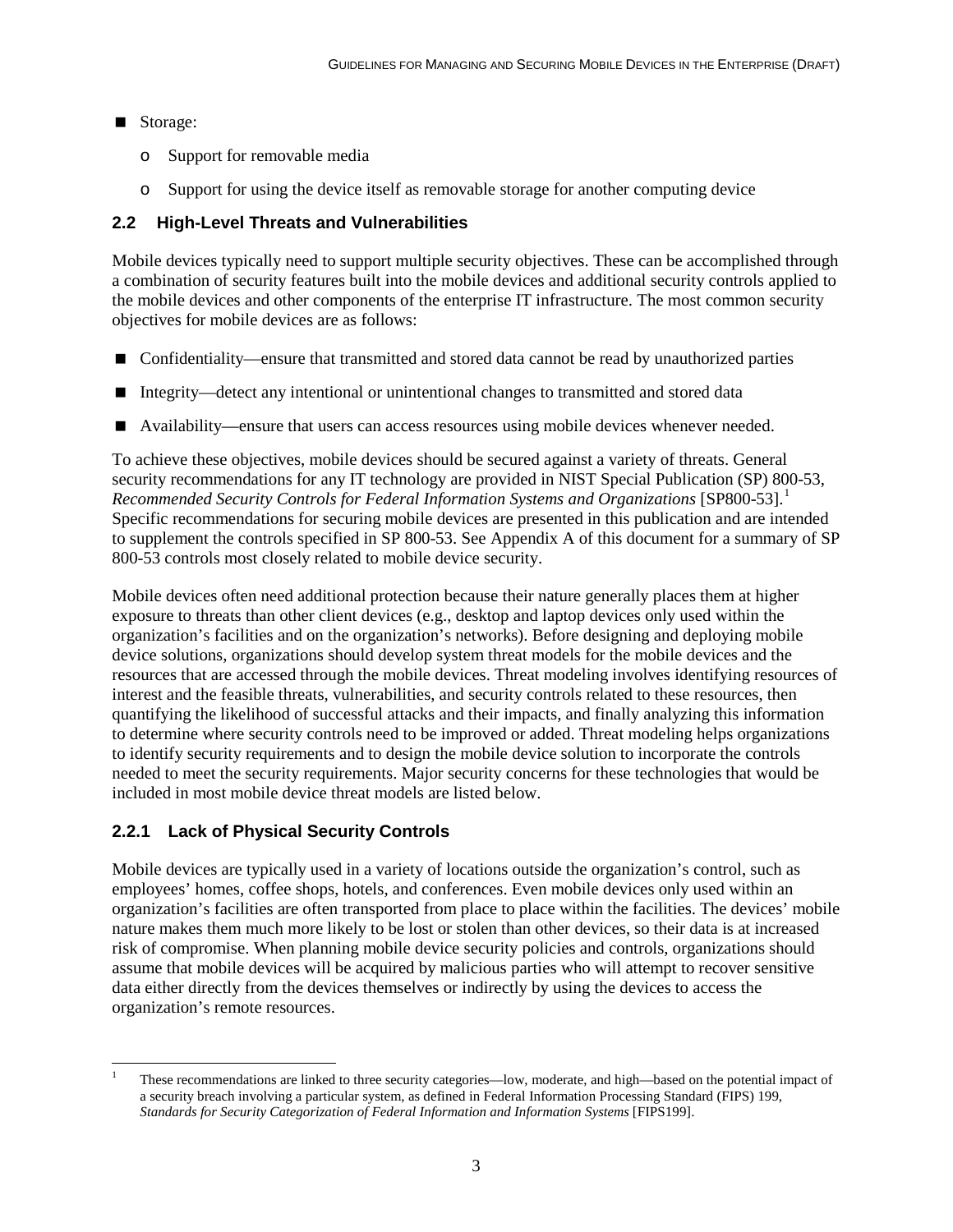The mitigation strategy for this is layered. One layer involves protecting sensitive data—either encrypting the mobile device's storage so that sensitive data cannot be recovered from it by unauthorized parties, or not storing sensitive data on mobile devices. Even if a mobile device is always in the possession of its owner, there are other physical security risks, such as an attacker looking over a teleworker's shoulder at a coffee shop and viewing sensitive data on the mobile device's screen (for example, a password being entered). A second mitigation layer involves requiring authentication before gaining access to the mobile device or the organization's resources accessible through the device. A mobile device usually has a single authenticator—not a separate account for each user of the device—as it is assumed that the device only has one user. So there is no username, just a password, which is often a PIN. More robust forms of authentication, such as domain authentication, can be used instead of or in addition to the built-in device authentication capabilities.

#### <span id="page-14-0"></span>**2.2.2 Use of Untrusted Mobile Devices**

Many mobile devices, particularly those that are personally owned (bring your own device, BYOD), are not necessarily trustworthy. Current mobile devices lack the root of trust features (e.g., TPMs) that are increasingly built into laptops and other types of hosts. There is also frequent jailbreaking and rooting of mobile devices, which means that the built-in restrictions on security, operating system use, etc. have been bypassed. Organizations should assume that all phones are untrusted unless the organization has properly secured them before user access and monitors them continuously while in use with enterprise applications or data.

There are several additional possible mitigation strategies related to use of untrusted mobile devices. One option is to restrict or prohibit use of BYOD devices, thus favoring organization-issued devices. Another effective technique is to fully secure each organization-issued phone before allowing it to be used; this gets the phone in as trusted a state as possible when initially deployed, and deviations from this secure state can be monitored and addressed. There are also technical solutions for achieving degrees of trust, such as running the organization's software in a secure, isolated sandbox on the phone, or using device integrity scanning applications.

#### <span id="page-14-1"></span>**2.2.3 Use of Untrusted Networks**

Because mobile devices primarily use non-organizational networks for Internet access, organizations normally have no control over the security of the external networks the devices use. Communications systems may include broadband networks, such as cable, and wireless mechanisms such as Wi-Fi and cellular networks. These communications systems are susceptible to eavesdropping, which places sensitive information transmitted at risk of compromise. Man-in-the-middle attacks may also be performed to intercept and modify communications. Unless it is absolutely certain that the mobile device will not be used on any networks not controlled by the organization or any other untrusted networks, organizations should plan their mobile device security on the assumption that the networks between the mobile device and the organization cannot be trusted.

Risk from use of unsecured networks can be reduced by using strong encryption technologies to protect the confidentiality and integrity of communications, as well as using mutual authentication mechanisms to verify the identities of both endpoints before transmitting data.

#### <span id="page-14-2"></span>**2.2.4 Use of Applications Created by Unknown Parties**

Mobile devices are designed to make it easy to find, acquire, install, and use third-party applications. This poses obvious security risks, especially for mobile device platforms that do not place security restrictions or other limitations on third-party application publishing. Organizations should plan their mobile device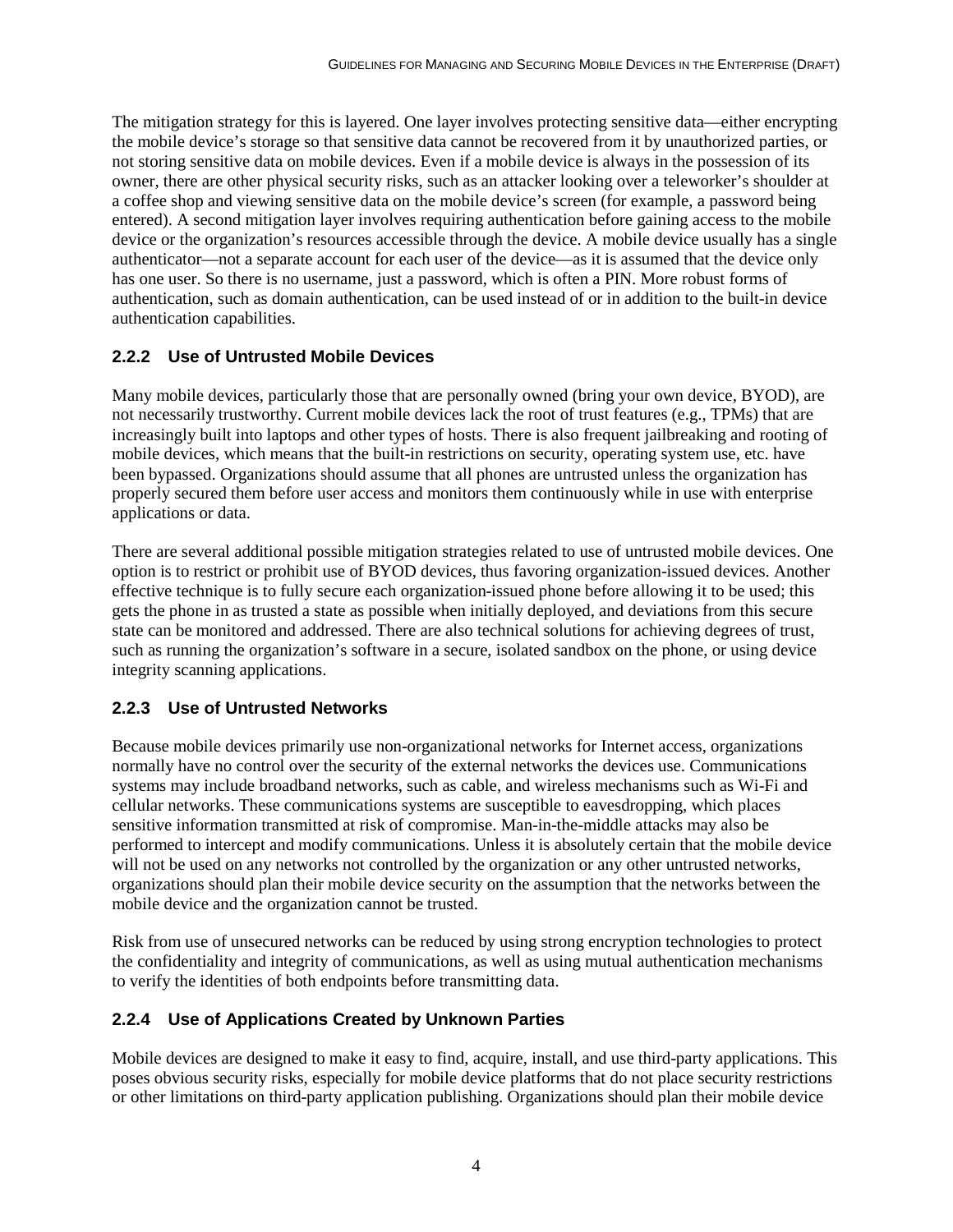security on the assumption that unknown third-party mobile device applications downloadable by users should not be trusted.

Risk from these applications can be reduced in several ways, such as prohibiting all installation of thirdparty applications, implementing whitelisting to prohibit installation of all unapproved applications, or implementing a secure sandbox that isolates the organization's data and applications from all other data and applications on the mobile device. Another general recommendation is to perform a risk assessment on each third-party application before permitting its use on the organization's mobile devices.

It is important to note that even if these mitigation strategies are implemented for third-party applications, users can still access untrusted web-based applications through browsers built into their mobile devices. The risks inherent in this can be reduced by prohibiting or restricting browser access, or by using a separate browser within a secure sandbox for all browser-based access related to the organization, leaving the mobile device's built-in browser for other uses.

#### <span id="page-15-0"></span>**2.2.5 Interaction with Other Systems**

Mobile devices may interact with other systems in terms of data synchronization and storage. Local system interaction generally involves connecting a mobile device to a desktop or laptop via a cable for charging and/or syncing. Remote system interaction most often involves automatic backups of data to a cloud-based storage solution. When all of these components are under the organization's control, risk is generally acceptable, but often one or more of these components are external. Examples include attaching a personally-owned mobile device to an organization-issued laptop, attaching an organization-issued mobile device to a personally-owned laptop, and attaching an organization-issued mobile device to a remote backup service. In all of these scenarios, the organization's data is at risk of being stored in an unsecured location outside the organization's control; transmission of malware from device to device is also a possibility.

The mitigation strategies depend on the type of attachment. Preventing an organization-issued mobile device from syncing with a personally-owned computer necessitates security controls on the mobile device that restrict what devices it can synchronize with. Preventing a personally-owned mobile device from syncing with an organization-issued computer necessitates security controls on the organizationissued computer, restricting the connection of mobile devices. Finally, preventing the use of remote backup services can possibly be achieved by blocking use of those services (e.g., not allowing the domain services to be contacted) or by configuring the mobile devices not to use such services.

#### <span id="page-15-1"></span>**2.2.6 Use of Untrusted Content**

Mobile devices may use untrusted content that other types of devices generally do not encounter. An example is Quick Response (QR) codes. They are specifically designed to be viewed and processed by mobile device cameras. Each QR code is translated to a URL, so malicious QR codes could direct mobile devices to malicious websites. This could allow for targeted attacking, such as placing malicious QR codes at a location where targeted users gather.

A primary mitigation strategy is to educate users on the risks inherent in untrusted content and to discourage users from accessing untrusted content with any mobile devices they use for work. It is also possible to restrict peripheral use on mobile devices, such as disabling camera use in order to prevent QR codes from being processed.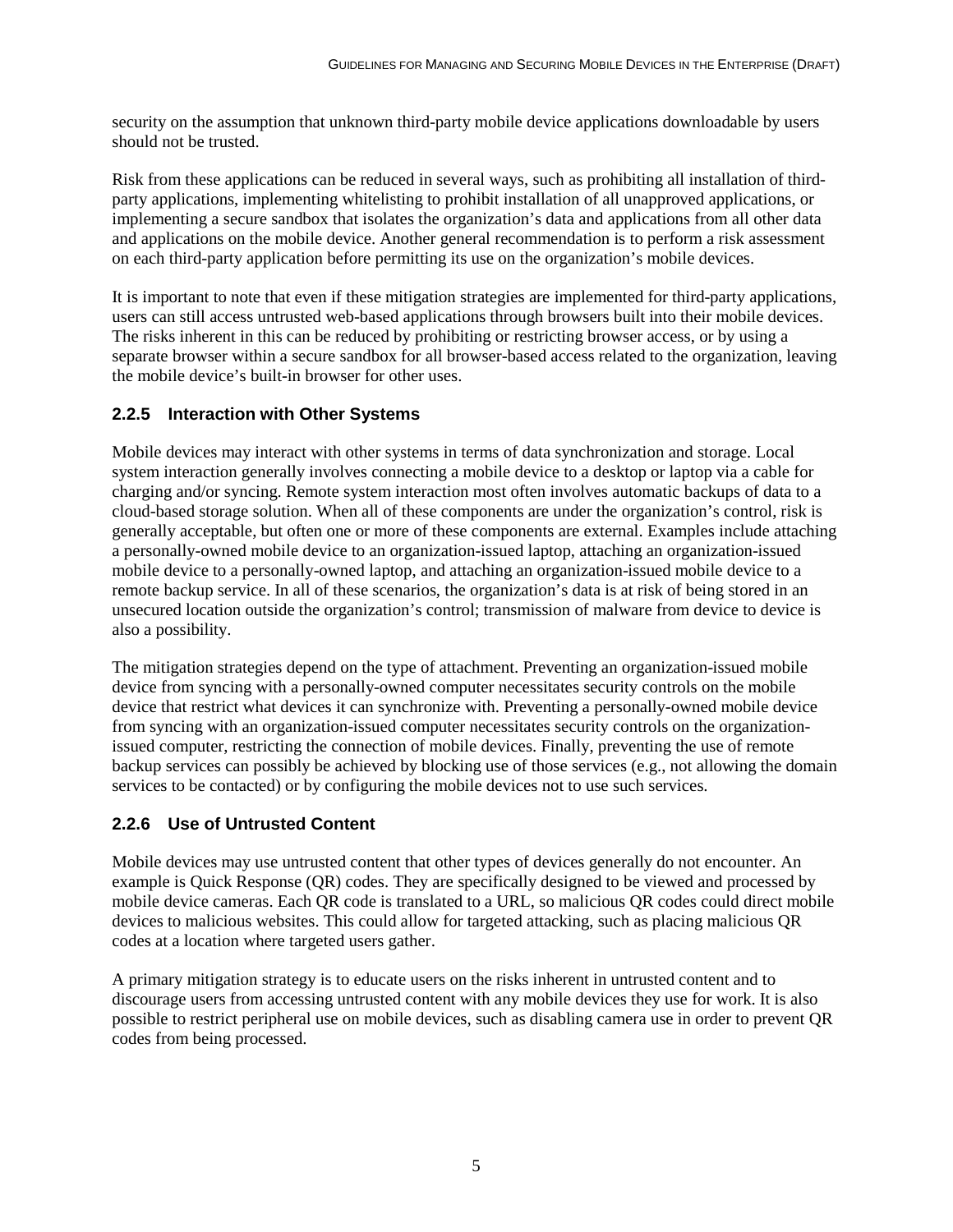#### <span id="page-16-0"></span>**2.2.7 Use of Location Services**

Mobile devices with GPS capabilities typically run what are known as location services. These services map a GPS-acquired location to the corresponding businesses or other entities close to that location. Location services are heavily used by social media, navigation, web browsers, and other mobile-centric applications. In terms of organization security, mobile devices with location services enabled are at increased risk of targeted attacks because it is easier for potential attackers to determine where the user and the mobile device are, and to correlate that information with other sources about who the user associates with and the kinds of activities they perform in particular locations

This situation can be mitigated by disabling location services or by prohibiting use of location services for particular applications such as social networking or photo applications. Users may also be trained to turn off location services when in sensitive areas. However, a similar problem can occur even if GPS capabilities or location services are disabled. It is increasingly common for websites and applications to determine a person's location based on their Internet connection, such as a Wi-Fi hotspot or IP address range. The primary mitigation for this is to opt out of location services whenever possible.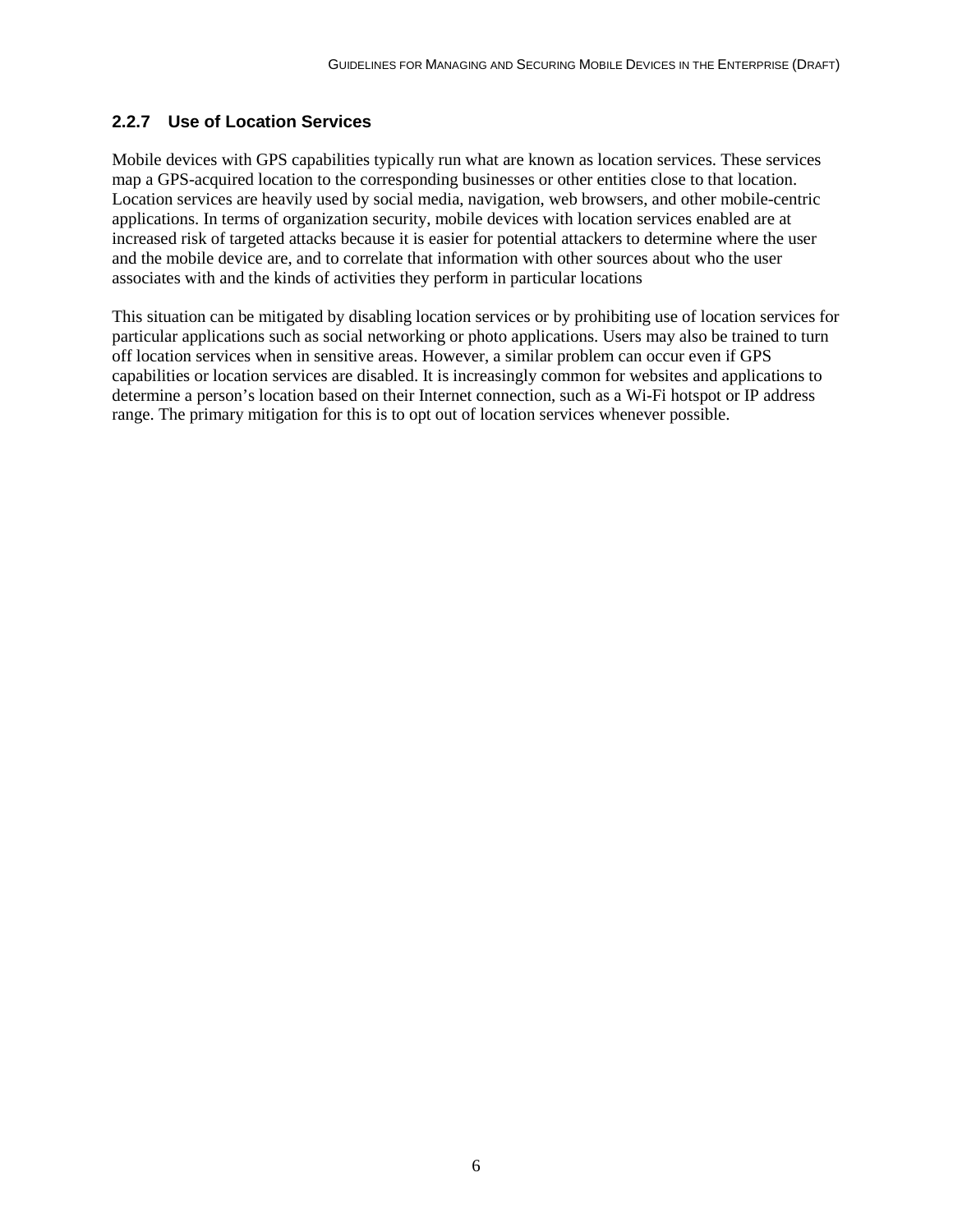#### <span id="page-17-0"></span>**3. Technologies for Mobile Device Management**

Centralized mobile device management technologies are a growing solution for controlling the use of both organization-issued and personally-owned mobile devices by enterprise users. In addition to managing the configuration and security of mobile devices, these technologies offer other features, such as providing secure access to enterprise computing resources. This section provides an overview of the current state of these technologies, focusing on the technologies' components, architectures, and capabilities.

#### <span id="page-17-1"></span>**3.1 Components and Architectures**

There are two basic approaches to centralized mobile device management: use a messaging server's management capabilities (often from the same vendor that makes a particular brand of phone), or use a product from a third party, which is designed to manage one or more brands of phone. It may be possible with the latter approach to have a single product that can manage multiple brands of phones desired for use within an enterprise. However, a product provided by a phone manufacturer may have more robust support for the phones than third party products. It is outside the scope of this publication to recommend one approach over the other; both approaches can provide the necessary centralized management functionality.

Architecturally, both approaches to centralized mobile device management are quite similar. The typical solution has a straightforward client/server architecture. The enterprise contains one or more servers that provide the centralized management capabilities, and one or more client applications are installed on each mobile device<sup>[2](#page-17-2)</sup> and configured to run in the background at all times. If the device is organization issued, the client application typically manages the configuration and security of the entire device. If the device is BYOD, the client application typically manages only the configuration and security of itself and its data, not the entire device. The client application and data are essentially sandboxed from the rest of the device's applications and data, both helping to protect the enterprise from a compromised device and helping to preserve the privacy of the device's owner.

The centralized mobile device management may make use of other enterprise services, such as domain authentication services and virtual private networking (VPN) services. See Section 3.2 for additional information.

If there is not a centralized management solution, or certain mobile devices cannot use it, then mobile devices have to be managed individually and manually. In addition to the additional resources expended, there are two major security problems with this:

- The security controls provided by a mobile device often lack the rigor of those provided by a centralized mobile device management client application. For example, a mobile device often supports only a short passcode for authentication and may not support strong storage encryption. This will necessitate acquiring, installing, configuring, and maintaining a variety of third-party security controls that provide the missing functionality.
- $\blacksquare$  It may not be possible to manage the security of the device when it is not physically present within the enterprise. It is possible to install utilities that manage devices remotely, but it will require significantly more effort to use such utilities to manually apply updates and perform other maintenance and management tasks with out-of-office mobile devices.

<span id="page-17-2"></span>The client applications may have been preinstalled by the vendor.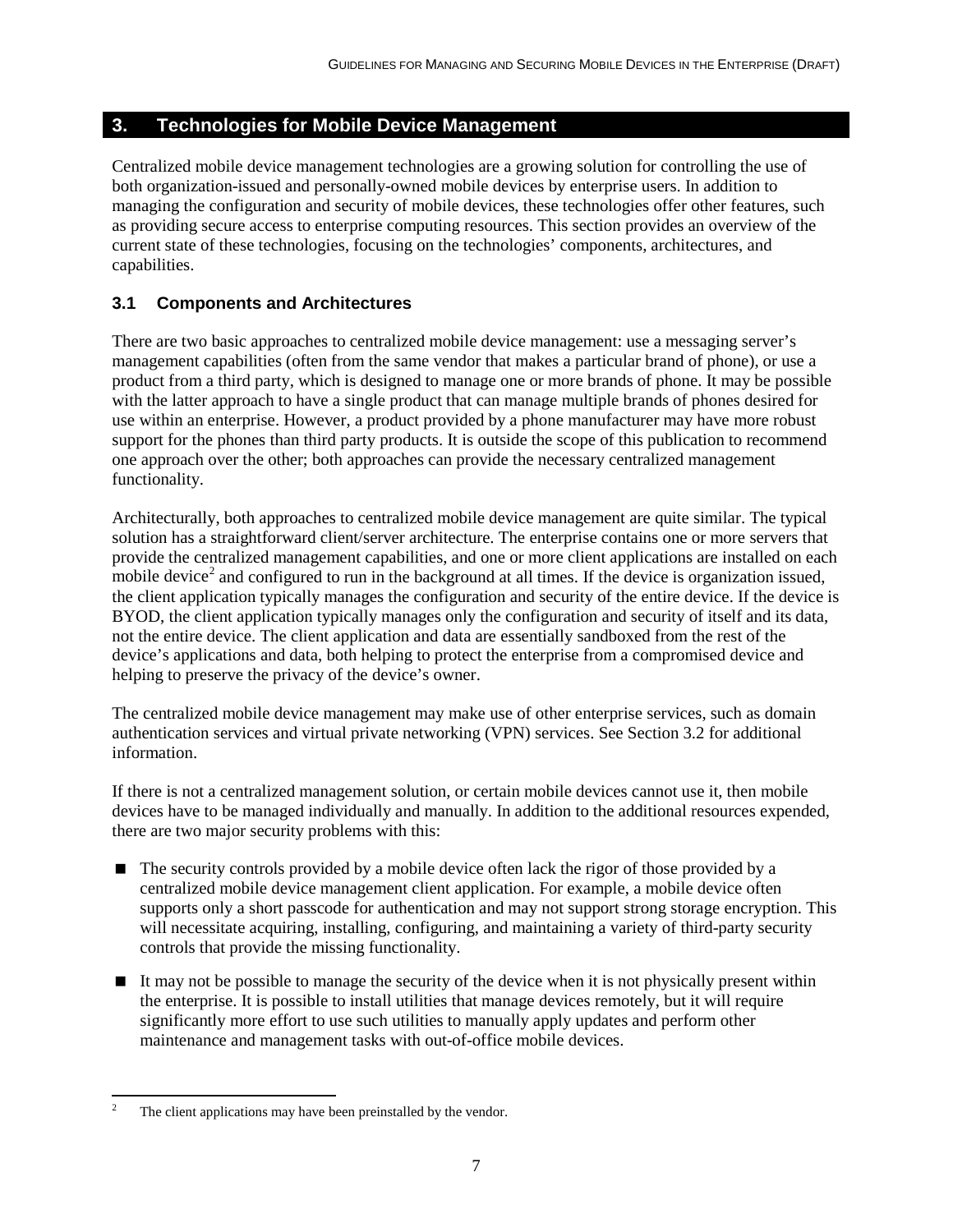#### <span id="page-18-0"></span>**3.2 Capabilities**

This section describes security services commonly provided for mobile devices. These services apply to the entire mobile device (if it is wholly managed) or to the mobile device's secure sandbox (as explained in Section 3.1), unless explicitly noted otherwise. These services are equally relevant for centrally managed or individually managed mobile devices.

Most organizations will not need all of the security services listed in this section. Organizations deploying mobile devices should consider the merits of each security service, determine which services are needed for their environment, and then design and acquire one or more solutions that collectively provide the necessary services.

- **1.** General policy. The centralized technology can enforce enterprise security policies on the mobile device, including (but not limited to) other policy items listed throughout Section 3.2. General policy restrictions of particular interest for mobile device security include the following:
	- Restrict user and application access to hardware, such as the digital camera, GPS, Bluetooth interface, USB interface, and removable storage.
	- Restrict user and application access to the built-in web browser, email client, application installation services, etc.
	- Manage wireless network interfaces (Wi-Fi, Bluetooth, etc.)
	- Automatically monitor, detect, and report when policy violations occur.

#### **2. Data Communication and Storage**

- Strongly encrypt data communications between the mobile device and the organization. This is most often in the form of a VPN, although it can be established through other uses of encryption.
- Strongly encrypt stored data on both built-in storage and removable media storage. Removable media can also be "bound" to particular devices such that encrypted information can only be decrypted when the removable media is attached to the device, thereby mitigating the risk of offline attacks on the media.
- Remotely wipe the device (to scrub its stored data) if it is suspected that the device has been lost, stolen, or otherwise fallen into untrusted hands and is at risk of having its data recovered by an untrusted party. A device often can also be configured to wipe itself after a certain number of incorrect authentication attempts.

#### **3. User and Device Authentication**

- Require a password/passcode and/or other authentication (e.g., domain authentication) before accessing the organization's resources. This includes basic parameters for password strength and a limit on the number of retries permitted without negative consequences (e.g., locking out the account, wiping the device).
- $\blacksquare$  If device account lockout is enabled or the device password/passcode is forgotten, an administrator can reset this remotely to restore access to the device.
- $\blacksquare$  Have the device automatically lock itself after it is idle for a period (e.g., 5 minutes).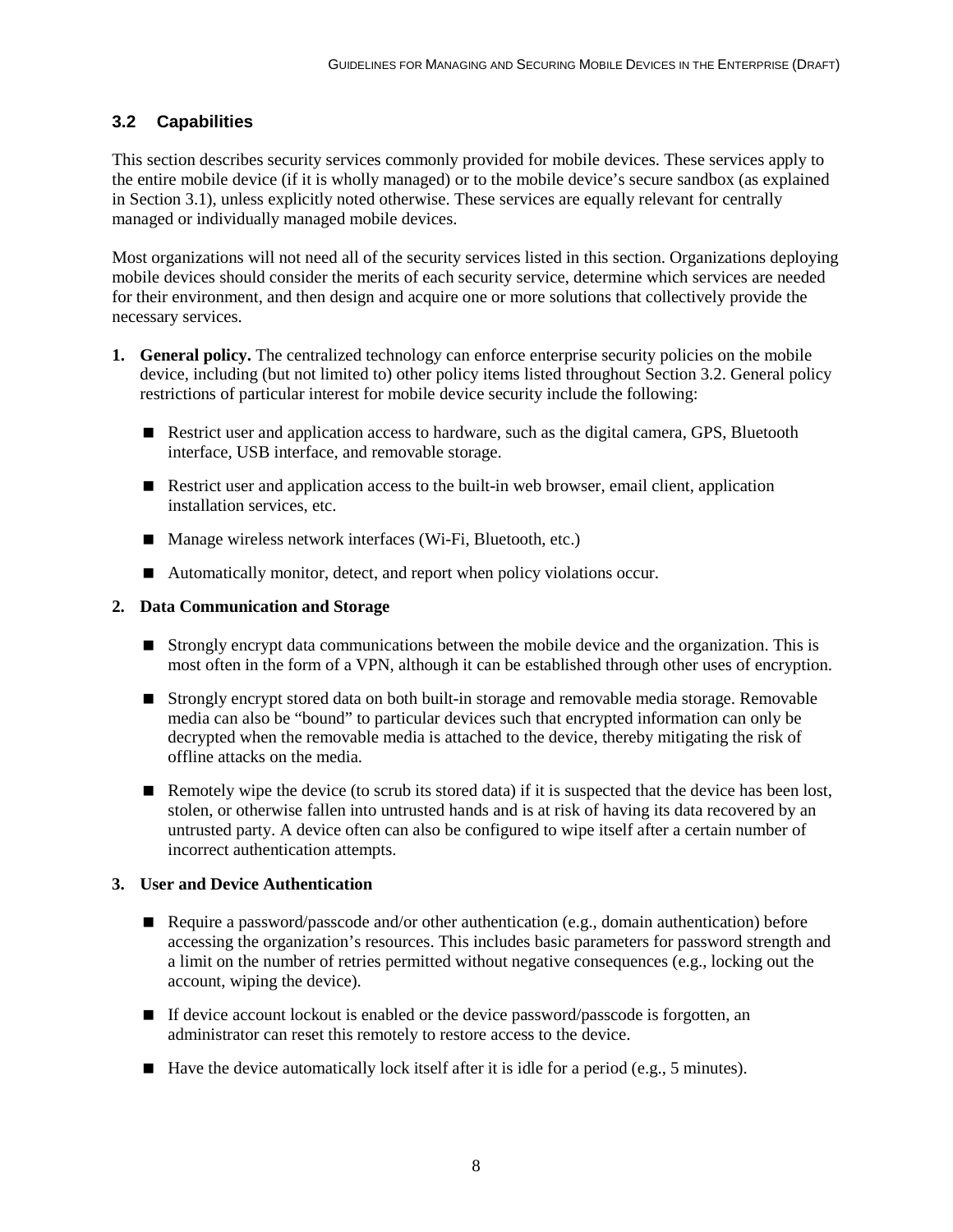Remotely lock the device, if it is suspected that the device has been left in an unlocked state in an unsecured location.

#### **4. Applications**

- Restrict which applications may be installed through whitelisting (preferable) or blacklisting.
- Install, update, and remove applications.
- Restrict the use of synchronization services (e.g., local device synchronization, remote synchronization services and websites).
- Digitally sign applications to ensure that only applications from trusted entities are installed on the device and that code has not been modified.
- **Distribute the organization's applications from a dedicated mobile application store.**
- Limit or prevent access to the enterprise based on the mobile device's operating system version (including whether the device has been rooted/jailbroken) or its mobile device management software client version (if applicable). Note that this information may be spoofable.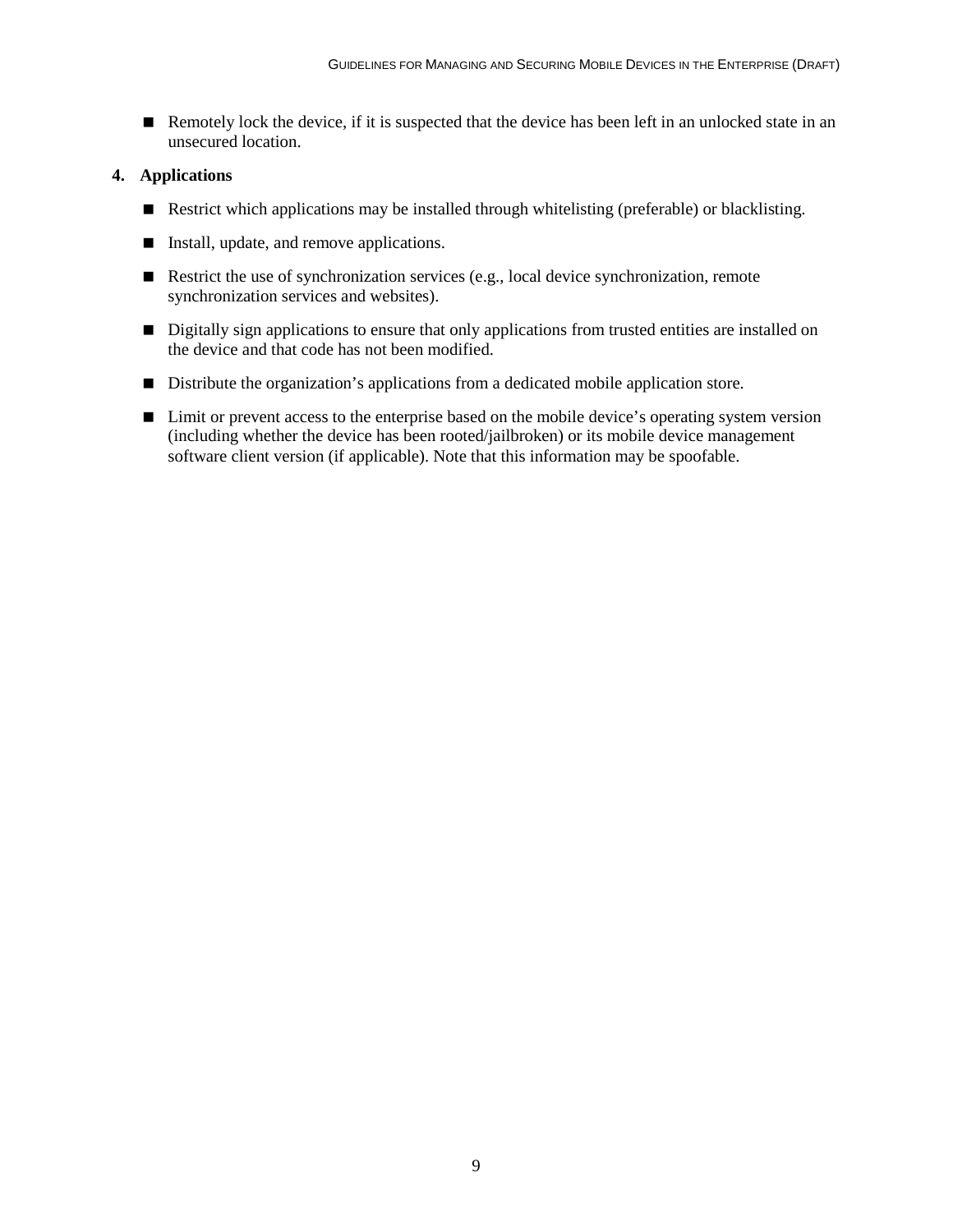#### <span id="page-20-0"></span>**4. Security for the Enterprise Mobile Device Solution Life Cycle**

This section explains how the concepts presented in the previous sections of the guide should be incorporated throughout the entire life cycle of enterprise mobile device solutions, involving everything from policy to operations. The section references a five-phase life cycle model to help organizations determine at what point in their mobile device solution deployments a recommendation may be relevant. Organizations may follow a project management methodology or life cycle model that does not directly map to the phases in the model presented here, but the types of tasks in the methodology and their sequencing are probably similar. The phases of the life cycle are as follows:

- **Phase 1: Initiation.** This phase involves the tasks that an organization should perform before it starts to design a mobile device solution. These include identifying needs for mobile devices, providing an overall vision for how mobile device solutions would support the mission of the organization, creating a high-level strategy for implementing mobile device solutions, developing a mobile device security policy, and specifying business and functional requirements for the solution.
- **Phase 2: Development.** In this phase, personnel specify the technical characteristics of the mobile device solution and related components. These include the authentication methods and the cryptographic mechanisms used to protect communications and stored data. The types of mobile device clients to be used should also be considered, since they can affect the desired policies. Care should be taken to ensure that the mobile device security policy can be employed and enforced by all clients. At the end of this phase, solution components are procured.
- **Phase 3: Implementation.** In this phase, equipment is configured to meet operational and security requirements, including the mobile device security policy documented in the system security plan, installed and tested as a prototype, and then activated on a production network. Implementation includes integration with other security controls and technologies, such as security event logging and authentication servers.
- **Phase 4: Operations and Maintenance.** This phase includes security-related tasks that an organization should perform on an ongoing basis once the mobile device solution is operational, including log review and attack detection.
- **Phase 5: Disposal.** This phase encompasses tasks that occur when a mobile device solution or its components are being retired, including preserving information to meet legal requirements, sanitizing media, and disposing of equipment properly.

This section highlights security considerations of particular interest for mobile device solutions. These considerations are not intended to be comprehensive, nor is there any implication that security elements not listed here are unimportant or unnecessary.

#### <span id="page-20-1"></span>**4.1 Initiation**

The initiation phase involves many preparatory actions, such as identifying current and future needs, and specifying requirements for performance, functionality, and security. A critical part of the initiation phase is the development of a mobile device security policy for an organization. The section lists elements that a mobile device security policy should contain and, where relevant, describes some of the factors that should be considered when making the decisions behind each element. A mobile device security policy should define which types of mobile devices are permitted to access the organization's resources, the degree of access that various classes of mobile devices may have (for example, organization-issued devices versus personally-owned devices), and how provisioning should be handled. It should also cover how the organization's centralized mobile device management servers are administered and how policies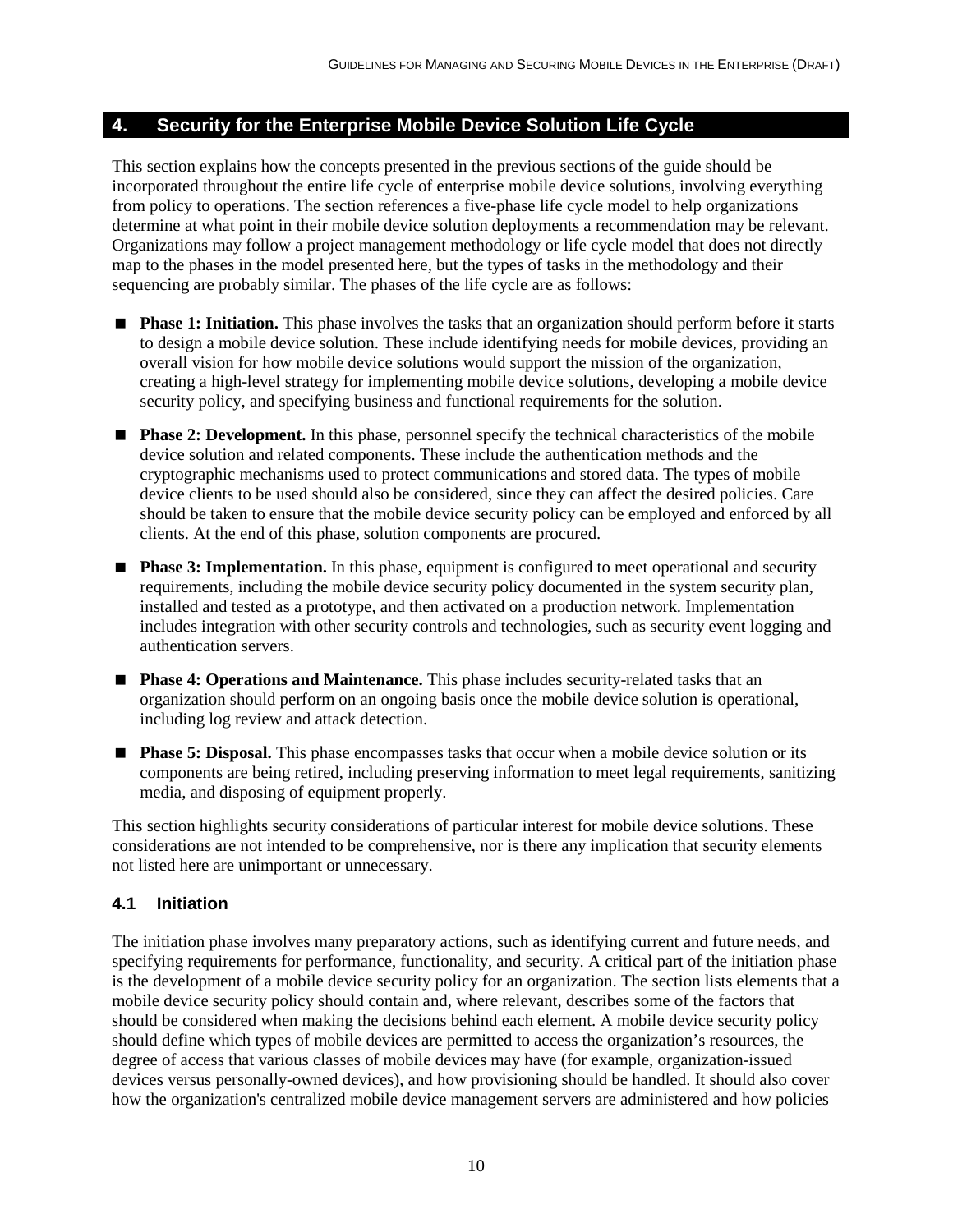in those servers are updated. The mobile device security policy should be documented in the system security plan. To the extent feasible and appropriate, the mobile device security policy should be consistent with and complement security policy for non-mobile systems.

#### <span id="page-21-0"></span>**4.1.1 Restrictions on Mobile Devices and Access Levels**

An organization's mobile device security policy often limits the types of mobile devices that may be used for enterprise access; this is done for a variety of reasons, including security concerns and technology limitations. For example, an organization might permit only organization-owned mobile devices to be used. Some organizations have tiered levels of access, such as allowing organization-issued mobile devices to access many resources, BYOD mobile devices running the organization's mobile device management client software to access a limited set of resources, and all other BYOD mobile devices to access only a few web-based resources, such as email. This allows an organization to limit the risk it incurs by permitting the most-controlled devices to have the most access and the least-controlled devices to have only minimal access.

Each organization should make its own risk-based decisions about what levels of access should be permitted from which types of mobile devices. Factors that organizations should consider when setting mobile device security policy for this include the following:

- **Sensitivity of work.** Some work involves access to sensitive information or resources, while other work does not. Organizations may have more restrictive requirements for work involving sensitive information, such as permitting only organization-issued devices to be used. Organizations should also be concerned about the legal issues involved in remotely scrubbing sensitive information from BYOD mobile devices.
- **The level of confidence in security policy compliance.** Meeting many of an organization's security requirements can typically be ensured only if the organization controls the configuration of the mobile devices. For devices not running the organization's mobile device management client software, some requirements can possibly be verified by automated security health checks conducted by the mobile device management server when mobile devices attempt to connect, but other requirements cannot be verified.
- **Cost.** Costs associated with mobile devices will vary based on policy decisions. The primary direct cost is issuing mobile devices and client software. There are also indirect costs in maintaining mobile devices and in providing technical support for users.
- **Work location.** Risks will generally be lower for devices used only in the enterprise environment than for devices used in a variety of locations.
- **Technical limitations.** Certain types of mobile devices may be needed, such as for running a particular application. Also, an organization's mobile device management client software may only support certain types of mobile devices.
- **Compliance with mandates and other policies.** Organizations may need to comply with mobile device-related requirements from mandates and other sources, such as a Federal department issuing policy requirements to its member agencies. An example of a possible requirement is restrictions on using mobile devices in foreign countries that have strong known threats against Federal agency systems; in such cases, it may be appropriate to issue "loaner" mobile devices or to prohibit mobile device use altogether.

Organizations may choose to specify additional security requirements that are tied to factors such as the sensitivity of work. Many organizations require more stringent security controls for work situations that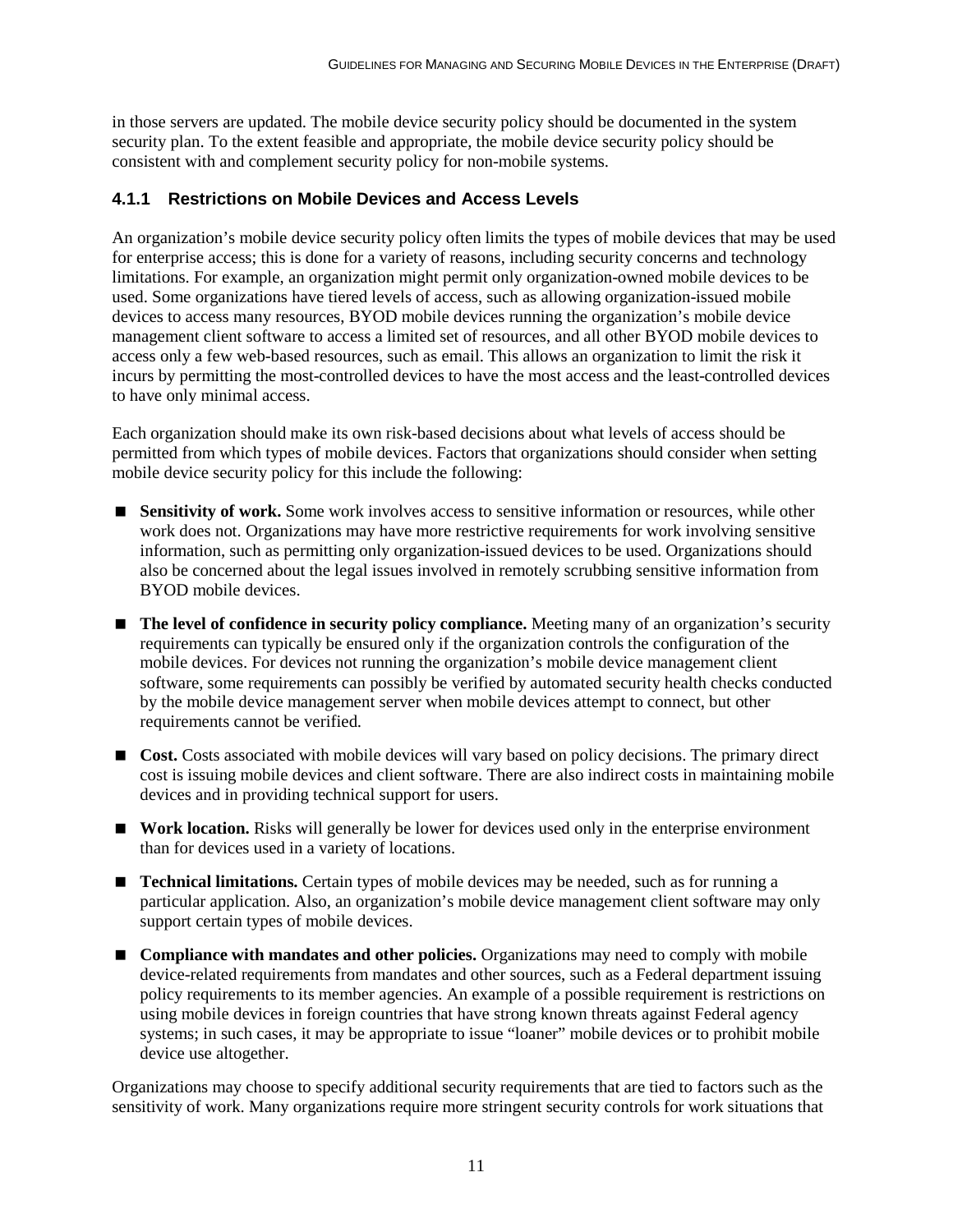are particularly high-risk, such as permitting the work only from organization-issued and secured mobile devices, and requiring the use of multi-factor authentication for access to the mobile device and to enterprise resources. Another possible security control is to migrate high-risk resources to servers that assume responsibility for protecting them; for example, a mobile device could connect to a server that holds sensitive data that the user needs to access, instead of the sensitive data being stored locally on the mobile device. In high-risk situations, organizations may also choose to reduce risk by prohibiting mobile devices from accessing particular types of information, such as sensitive personally identifiable information  $(PII)<sup>3</sup>$  $(PII)<sup>3</sup>$  $(PII)<sup>3</sup>$ 

Every year, there are many changes in mobile device capabilities, the security controls available to organizations, the types of threats made to different types of devices, and so on. Therefore, organizations should periodically reassess their policies for mobile devices and consider changing which types of mobile devices are permitted and what levels of access they may be granted. Organizations should also be aware of the emergence of new types of mobile device solutions and of major changes to existing mobile device management technologies, and ensure that the organization's policies are updated accordingly as needed.

#### <span id="page-22-0"></span>**4.1.2 Additional User Requirements**

Organizations often have additional security considerations for mobile devices that, while helpful in mitigating threats, cannot necessarily be directly enforced by the organization. Organizations should educate users on the importance of these additional security measures and define users' responsibilities for implementing these measures in policy and mobile device agreements.

One possible security consideration involves wireless personal area networks (WPAN), which are smallscale wireless networks that require no infrastructure to operate. Examples of WPAN technologies are using a wireless keyboard or mouse with a computer, printing wirelessly, synchronizing a mobile device with a computer wirelessly, and using a wireless headset or earpiece with a smart phone. The two most commonly used types of WPAN technologies are Bluetooth and near-field communications. For devices within proximity of significant threats, mobile device users should disable these technologies when not needed to prevent misuse by unauthorized parties. Additional information on these security considerations is available from NIST SP 800-114, *User's Guide to Securing External Devices for Telework and Remote Access* [SP800-114], and NIST SP 800-121 Revision 1, *Guide to Bluetooth Security* [SP800-121].

#### <span id="page-22-1"></span>**4.2 Development**

Once the organization has established a mobile device security policy, identified mobile device needs, and completed other preparatory activities, the next steps are to determine which types of mobile device management technologies should be used and to design a solution to deploy. There are many considerations for designing a solution, most of which are generally applicable to any IT technology; some of these are covered in Section 3 of this document and others in NIST SP 800-53 [SP800-53]. This section focuses on the technical security considerations that are most important for designing mobile device management solutions. Major considerations include the following:

**Architecture.** Designing the architecture includes the selection of mobile device management server and client software, and the placement of the mobile device management server and other centralized elements.

<span id="page-22-2"></span> <sup>3</sup> For more information on protecting PII, see NIST SP 800-122, *Guide to Protecting the Confidentiality of Personally Identifiable Information (PII)* [SP800-122].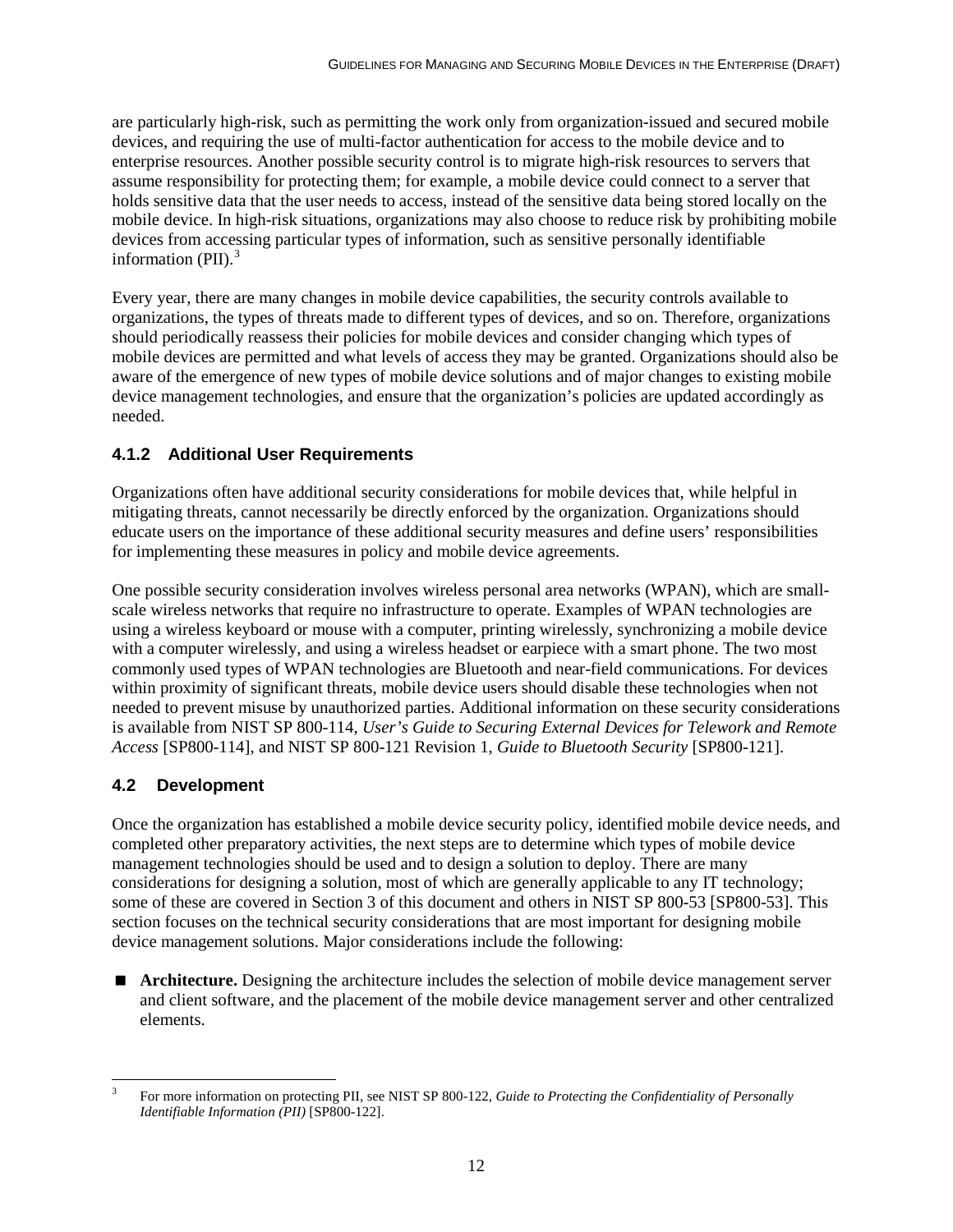- **Authentication.** Authentication involves selecting device and/or user authentication methods, including determining procedures for issuing and resetting authenticators and for provisioning users and/or client devices with authenticators.
- **Cryptography.** Decisions related to cryptography include selecting the algorithms for encryption and integrity protection of mobile device communications, and setting the key strength for algorithms that support multiple key lengths.<sup>[4](#page-23-1)</sup> Federal agencies must use FIPS-approved algorithms contained in validated cryptographic modules when using cryptography to protect information.<sup>[5](#page-23-2)</sup>
- **Configuration requirements.** This involves setting minimum security standards for mobile devices, such as mandatory host hardening measures and patch levels, and specifying additional security controls that must be employed on the mobile device, such as a VPN client.
- **Application vetting and certification requirements.** This sets security, performance, and other requirements that applications must meet and determines how proof of compliance with requirements must be demonstrated.

The security aspects of the mobile device solution design should be documented in the system security plan. The organization should also consider how incidents involving the mobile device solutions should be handled and document those plans as well.<sup>[6](#page-23-3)</sup>

#### <span id="page-23-0"></span>**4.3 Implementation**

After the mobile device solution has been designed, the next step is to implement and test a prototype of the design, before putting the solution into production. Aspects of the solution that should be evaluated for each type of mobile device include the following:

- **Connectivity.** Users can establish and maintain connections from the mobile device to the organization. Users can connect to all of the organization's resources that they are permitted to and cannot connect to any other organization resources.
- **Protection.** Information stored on the mobile device and communications between the mobile device and the organization are protected in accordance with the established requirements.
- **Authentication.** Authentication is required and cannot be readily compromised or circumvented. All device, user, and domain authentication policies are enforced.
- **Applications.** The applications to be supported by the mobile device solution function properly. All restrictions on installing applications are enforced.
- **Management.** Administrators can configure and manage all components of the solution effectively and securely. The ease of deployment and configuration is particularly important. Another concern is the ability of users to alter device/client software settings, which could weaken mobile device security.

<span id="page-23-1"></span>NIST SP 800-21, Second Edition, *Guideline for Implementing Cryptography in the Federal Government*, presents guidelines for selecting, specifying, employing, and evaluating cryptographic protection mechanisms in Federal information systems. It defines a process for selecting cryptographic products and discusses implementation issues, including solution

<span id="page-23-2"></span>management, key management, and authentication. [SP800-21]<br>The Cryptographic Module Validation Program (CMVP) at NIST coordinates FIPS 140-2 testing; the CMVP Web site is located at [http://csrc.nist.gov/cryptval/.](http://csrc.nist.gov/cryptval/) Se[e http://csrc.nist.gov/cryptval/des.htm](http://csrc.nist.gov/cryptval/des.htm) for information on FIPS-approved symmetric key algorithms, an[d http://csrc.nist.gov/cryptval/dss.htm](http://csrc.nist.gov/cryptval/dss.htm) for information on digital signature algorithms. See FIPS 140-2, *Security Requirements for Cryptographic Modules*, for more information. [FIPS140-2] For more information on incident handling, see [SP800-61].

<span id="page-23-3"></span>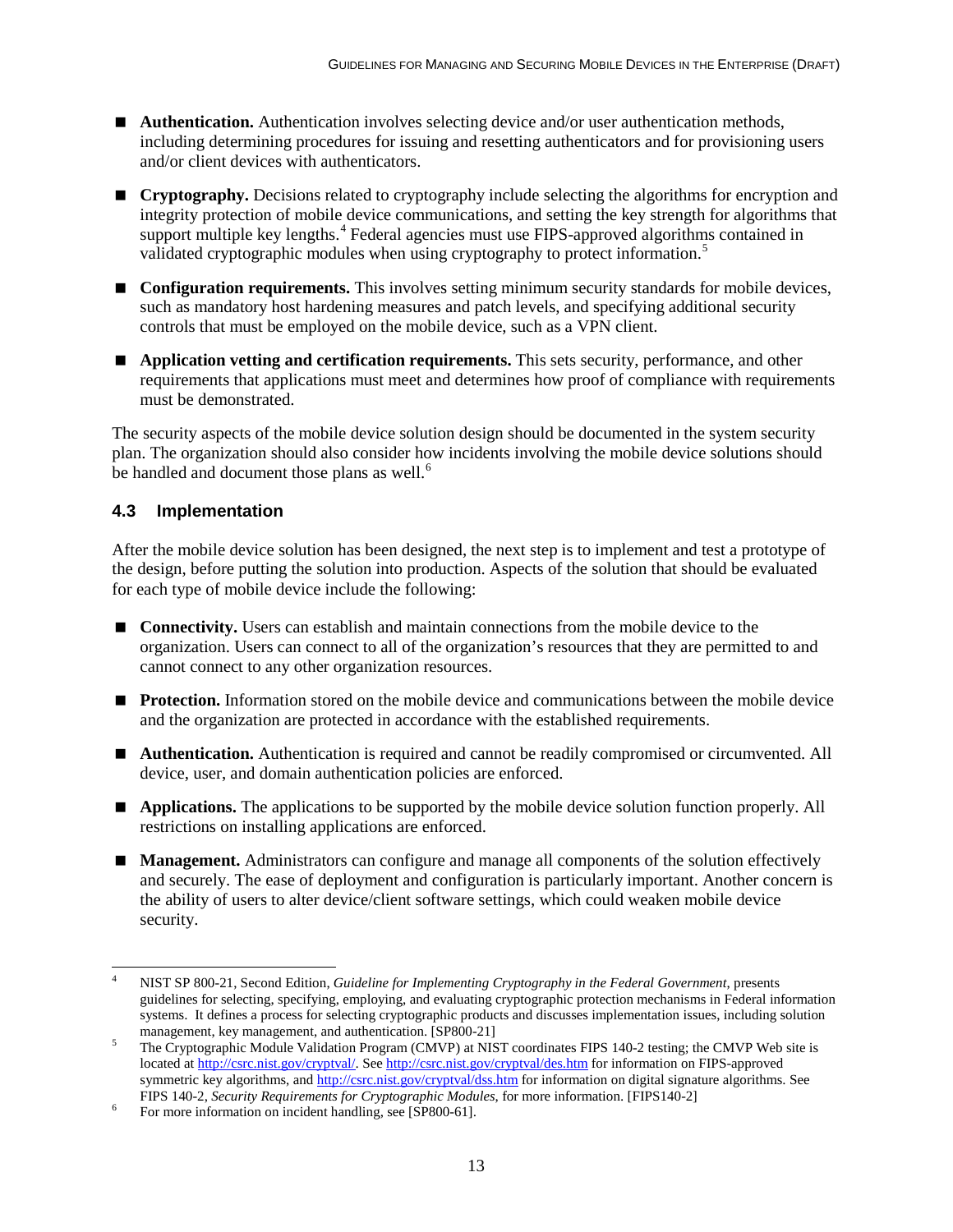- **Logging.** The mobile device solution logs security events in accordance with the organization's policies. See NIST SP 800-92, *Guide to Computer Security Log Management*, for additional information on logging.
- **Performance.** All components of the solution provide adequate performance during normal and peak usage. It is important to also consider the performance of intermediate devices, such as routers and firewalls.
- **Security of the Implementation.** The mobile device implementation itself may contain vulnerabilities and weaknesses that attackers could exploit. Organizations with high security needs may choose to perform extensive vulnerability assessments against the mobile device solution components. At a minimum, all components should be updated with the latest patches and configured following sound security practices. Also, jailbroken and rooted phones should be automatically detected to prohibit their use, for cases in which detection is feasible.
- **Default Settings.** Implementers should carefully review the default values for each mobile device setting and alter the settings as necessary to support security requirements. Implementers should also ensure that the mobile device solution does not unexpectedly "fall back" to insecure default settings for interoperability or other reasons.

Organizations should fully secure each organization-issued mobile device before allowing a user to access it. Any already-deployed mobile device with an unknown security profile (e.g., unmanaged device) should be recovered, restored to a known good state, and fully secured before returning it to its user.

#### <span id="page-24-0"></span>**4.4 Operations and Maintenance**

Operational processes that are particularly helpful for maintaining mobile device security, and thus should be performed regularly, include the following:

- Checking for upgrades and patches to the mobile device software components, and acquiring, testing, and deploying the updates
- Ensuring that each mobile device infrastructure component (mobile device management servers, authentication servers, etc.) has its clock synced to a common time source so that its timestamps will match those generated by other systems
- Reconfiguring access control features as needed based on factors such as policy changes, technology changes, audit findings, and new security needs
- Detecting and documenting anomalies within the mobile device infrastructure. Such anomalies might indicate malicious activity or deviations from policy and procedures. Anomalies should be reported to other systems' administrators as appropriate.
- **Providing training and awareness activities for mobile device users on threats and recommended** security practices

Organizations should also periodically perform assessments to confirm that the organization's mobile device policies, processes, and procedures are being followed properly. Assessment activities may be passive, such as reviewing logs, or active, such as performing vulnerability scans and penetration testing. More information on technical assessments is available from NIST SP 800-115, *Technical Guide to Information Security Testing and Assessment* [SP800-115].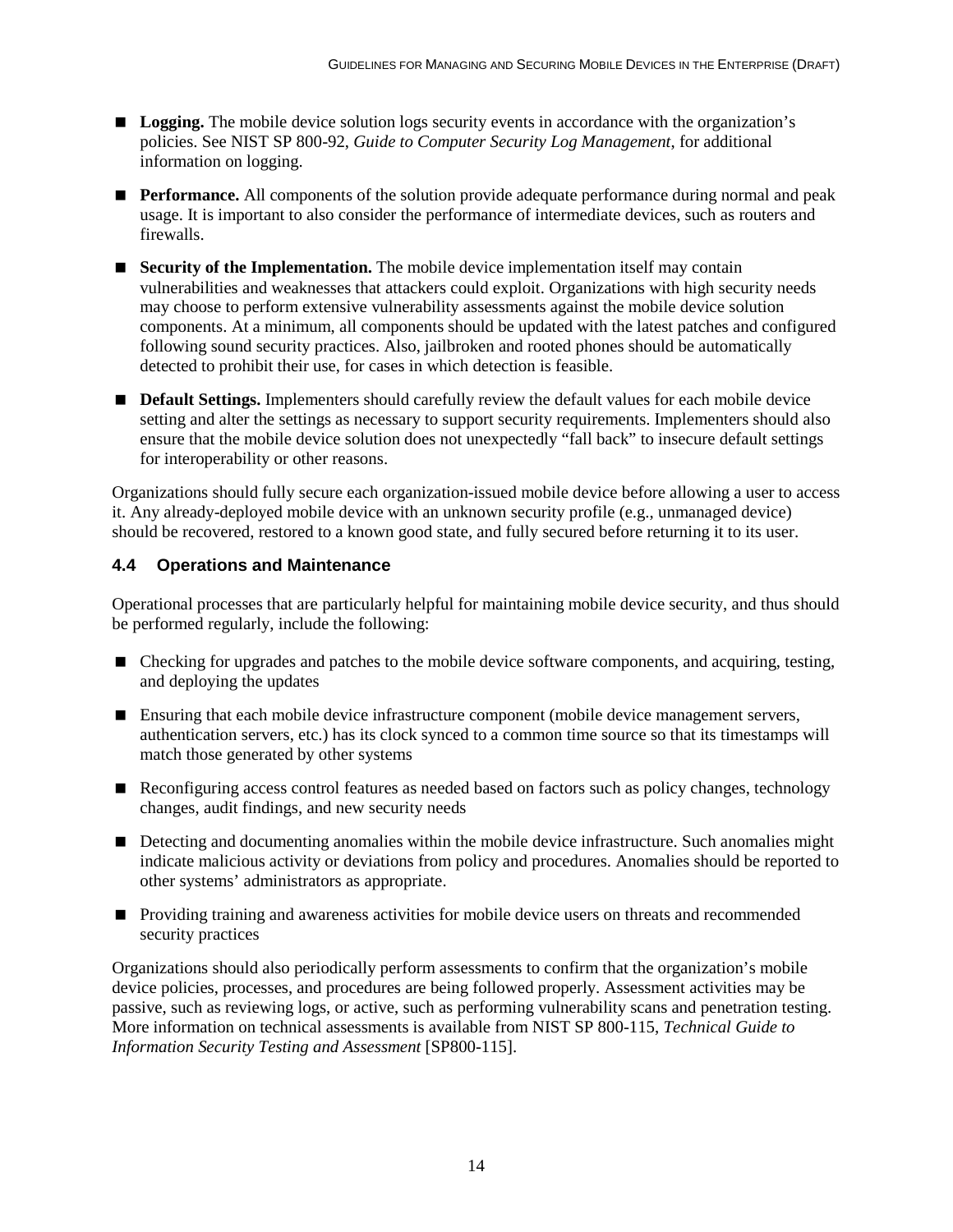#### <span id="page-25-0"></span>**4.5 Disposal**

Before a mobile device component permanently leaves an organization (such as when a leased server's lease expires or when an obsolete mobile device is being recycled), the organization should remove any sensitive data from the host. The task of scrubbing all sensitive data from storage devices such as hard drives and memory cards is often surprisingly difficult because of all the places where such data resides and the increasing reliance on flash memory instead of magnetic disks. See NIST SP 800-88, *Guidelines for Media Sanitization* [SP800-88], for additional information and recommendations on removing data from mobile devices. An organization should strongly consider erasing all organization-issued storage devices completely.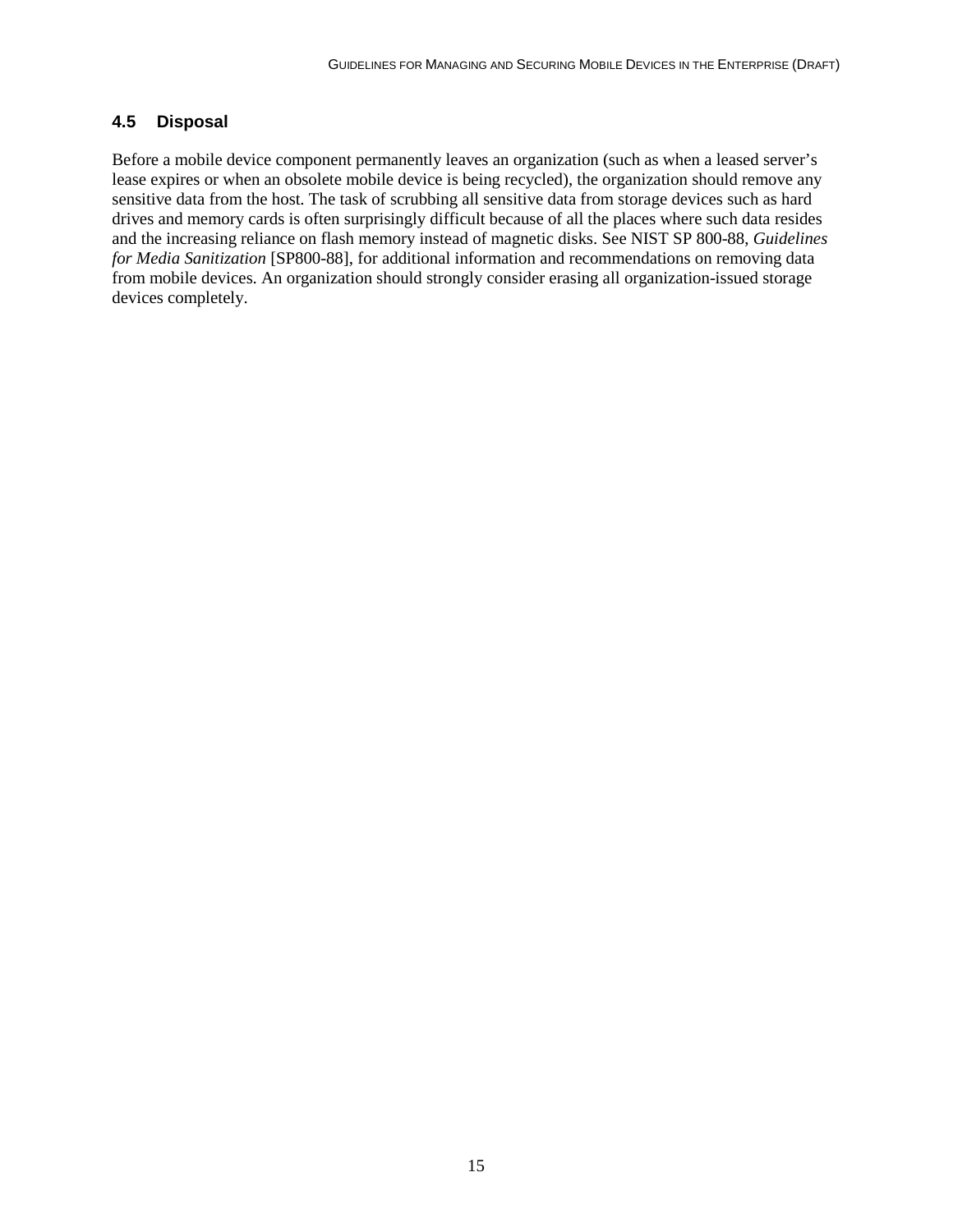#### <span id="page-26-0"></span>**Appendix A—Supporting NIST SP 800-53 Security Controls and Publications**

The major controls in the NIST Special Publication 800-53, *Recommended Security Controls for Federal Information Systems and Organizations* control catalog that affect enterprise mobile device security are:

#### **[AC-3](http://web.nvd.nist.gov/view/800-53/control?controlName=AC-3&type=1)**, **Access Enforcement**

Related controls: AC-2, AC-4, AC-5, AC-6, AC-16, AC-17, AC-18, AC-19, AC-20, AC-21, AC-22, AU-9, CM-5, CM-6, MA-3, MA-4, MA-5, SA-7, SC-13, SI-9 **[AC-4](http://web.nvd.nist.gov/view/800-53/control?controlName=AC-4&type=1)**, **Information Flow Enforcement** Related controls: AC-17, AC-19, AC-21, CM-7, SA-8, SC-2, SC-5, SC-7, SC-18 **[AC-17,](http://web.nvd.nist.gov/view/800-53/control?controlName=AC-17&type=1) Remote Access** Related controls: AC-3, AC-18, AC-20, IA-2, IA-3, IA-8, MA-4 References: NIST Special Publications 800-46, 800-77, 800-113, 800-114, 800-121 **[AC-19](http://web.nvd.nist.gov/view/800-53/control?controlName=AC-19&type=1)**, **Access Control for Mobile Devices** Related controls: MP-4, MP-5 References: NIST Special Publications 800-114, 800-124 **[AC-20](http://web.nvd.nist.gov/view/800-53/control?controlName=AC-20&type=1)**, **Use of External Information Systems** Related controls: AC-3, AC-17, PL-4 References: FIPS Publication 199 **[CA-7](http://web.nvd.nist.gov/view/800-53/control?controlName=CA-7&type=1)**, **Continuous Monitoring** Related controls: CA-2, CA-5, CA-6, CM-3, CM-4 References: NIST Special Publications 800-37, 800-53A; US-CERT Technical Cyber Security Alerts; DOD Information Assurance Vulnerability Alerts **[CM-6,](http://web.nvd.nist.gov/view/800-53/control?controlName=CM-6&type=1) Configuration Settings** Related controls: CM-2, CM-3, SI-4 References: OMB Memoranda 07-11, 07-18, 08-22; NIST Special Publications 800-70, 800-128; Web: nvd.nist.gov; www.nsa.gov) **[IA-2](http://web.nvd.nist.gov/view/800-53/control?controlName=IA-2&type=1)**, **Identification and Authentication (Organizational Users)** Related controls: AC-14, AC-17, AC-18, IA-4, IA-5 References: HSPD 12; OMB Memorandum 04-04; FIPS Publication 201; NIST Special Publications 800-63, 800-73, 800-76, 800-78 **[IA-3](http://web.nvd.nist.gov/view/800-53/control?controlName=IA-3&type=1)**, **Device Identification and Authentication** Related controls: AC-17, AC-18 **[IA-5](http://web.nvd.nist.gov/view/800-53/control?controlName=IA-5&type=1)**, **Authenticator Management** Related controls: AC-2, IA-2, PL-4, PS-6 References: OMB Memorandum 04-04; FIPS Publication 201; NIST Special Publications 800-73, 800-

63, 800-76, 800-78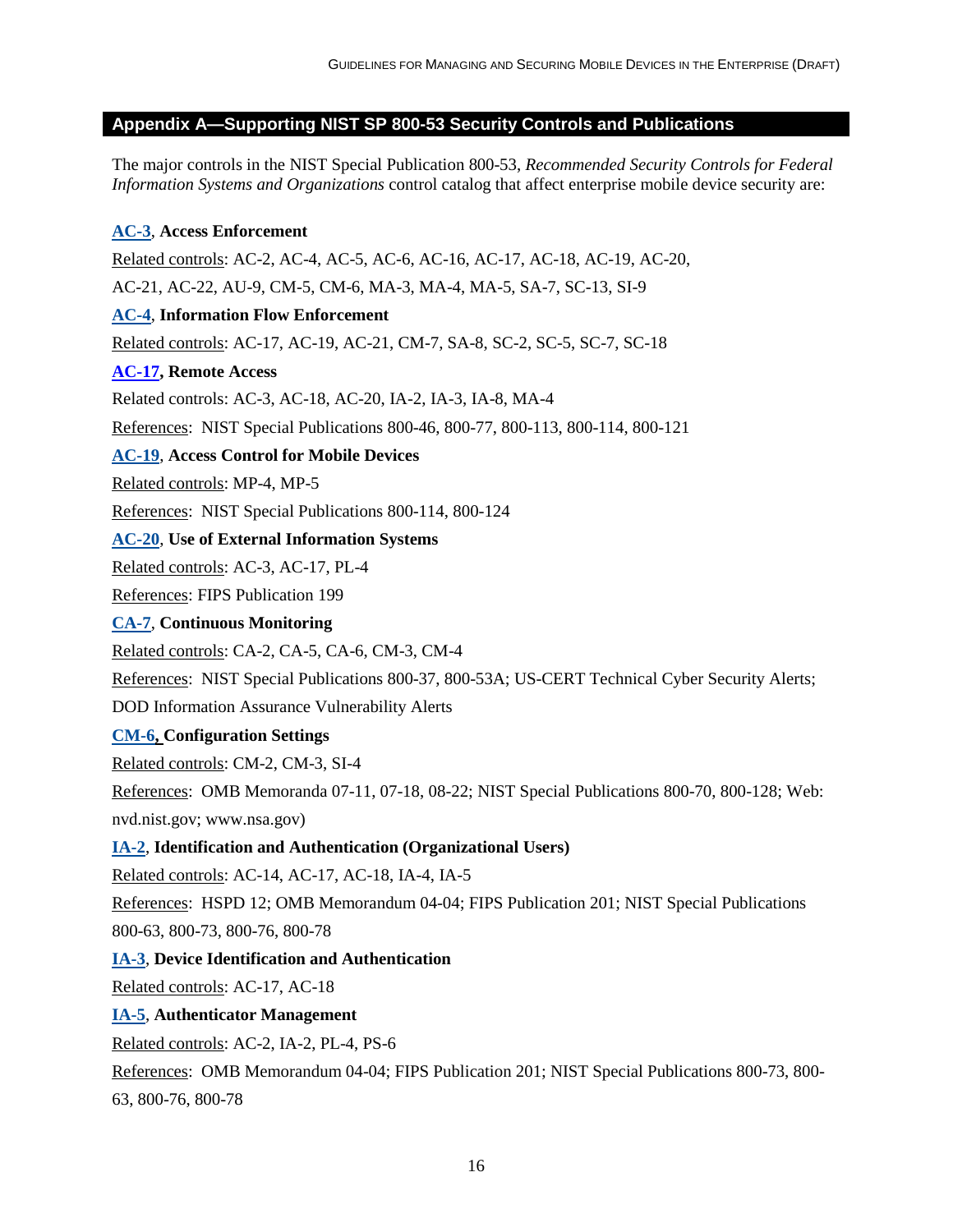#### **[SC-4,](http://web.nvd.nist.gov/view/800-53/control?controlName=SC-4&type=1) Information in Shared Resources**

#### **[SC-7,](http://web.nvd.nist.gov/view/800-53/control?controlName=SC-7&type=1) Boundary Protection**

Related controls: AC-4, IR-4, SC-5

References: FIPS Publication 199; NIST Special Publications 800-41, 800-77

#### **[SC-8](http://web.nvd.nist.gov/view/800-53/control?controlName=SC-8&type=1)**, **Transmission Integrity**

Related controls: AC-17, PE-4

References: FIPS Publications 140-2, 197; NIST Special Publications 800-52, 800-77, 800-81, 800-113; NSTISSI No. 7003

#### **[SC-9](http://web.nvd.nist.gov/view/800-53/control?controlName=SC-9&type=1)**, **Transmission Confidentiality**

Related controls: AC-17, PE-4

References: FIPS Publications 140-2, 197; NIST Special Publications 800-52, 800-77, 800-113; CNSS Policy 15; NSTISSI No. 7003

#### **[SC-28,](http://web.nvd.nist.gov/view/800-53/control?controlName=SC-28&type=1) Protection of Information at Rest**

References: NIST Special Publications 800-56, 800-57, 800-111

#### **[SI-2,](http://web.nvd.nist.gov/view/800-53/control?controlName=SI-2&type=1) Flaw Remediation**

Related controls: CA-2, CA-7, CM-3, MA-2, IR-4, RA-5, SA-11, SI-11

References: NIST Special Publication 800-40

#### **[SI-4](http://web.nvd.nist.gov/view/800-53/control?controlName=SI-4&type=1)**, **Information System Monitoring**

Related controls: AC-4, AC-8, AC-17, AU-2, AU-6, SI-3, SI-7

References: NIST Special Publications 800-61, 800-83, 800-92, 800-94

#### **[SI-7,](http://web.nvd.nist.gov/view/800-53/control?controlName=SI-7&type=1) Software and Information Integrity**

Information on these controls and guidelines on possible implementations can be found in the following publications:

- *SP 800-37 [Rev. 1, Guide for Applying the Risk Management Framework to Federal Information](http://csrc.nist.gov/publications/nistpubs/800-37-rev1/sp800-37-rev1-final.pdf)  [Systems: A Security Life Cycle Approach](http://csrc.nist.gov/publications/nistpubs/800-37-rev1/sp800-37-rev1-final.pdf)*
- *[SP 800-40 Version 2.0, Creating a Patch and Vulnerability Management Program](http://csrc.nist.gov/publications/nistpubs/800-40-Ver2/SP800-40v2.pdf)*
- *[SP 800-41 Rev. 1, Guidelines on Firewalls and Firewall Policy](http://csrc.nist.gov/publications/nistpubs/800-41-Rev1/sp800-41-rev1.pdf)*
- *SP 800-46 [Rev. 1, Guide to Enterprise Telework and Remote Access Security](http://csrc.nist.gov/publications/nistpubs/800-46-rev1/sp800-46r1.pdf)*
- *[SP 800-52, Guidelines for the Selection and Use](http://csrc.nist.gov/publications/nistpubs/800-52/SP800-52.pdf) of Transport Layer Security (TLS) [Implementations](http://csrc.nist.gov/publications/nistpubs/800-52/SP800-52.pdf)*
- *[SP 800-53 Rev. 3, Recommended Security Controls for Federal Information Systems and](http://csrc.nist.gov/publications/nistpubs/800-53-Rev3/sp800-53-rev3-final_updated-errata_05-01-2010.pdf) [Organizations](http://csrc.nist.gov/publications/nistpubs/800-53-Rev3/sp800-53-rev3-final_updated-errata_05-01-2010.pdf)*
- *[SP 800-53A Rev. 1, Guide for Assessing the Security Controls in Federal Information Systems](http://csrc.nist.gov/publications/nistpubs/800-53A-rev1/sp800-53A-rev1-final.pdf)  [and Organizations](http://csrc.nist.gov/publications/nistpubs/800-53A-rev1/sp800-53A-rev1-final.pdf)*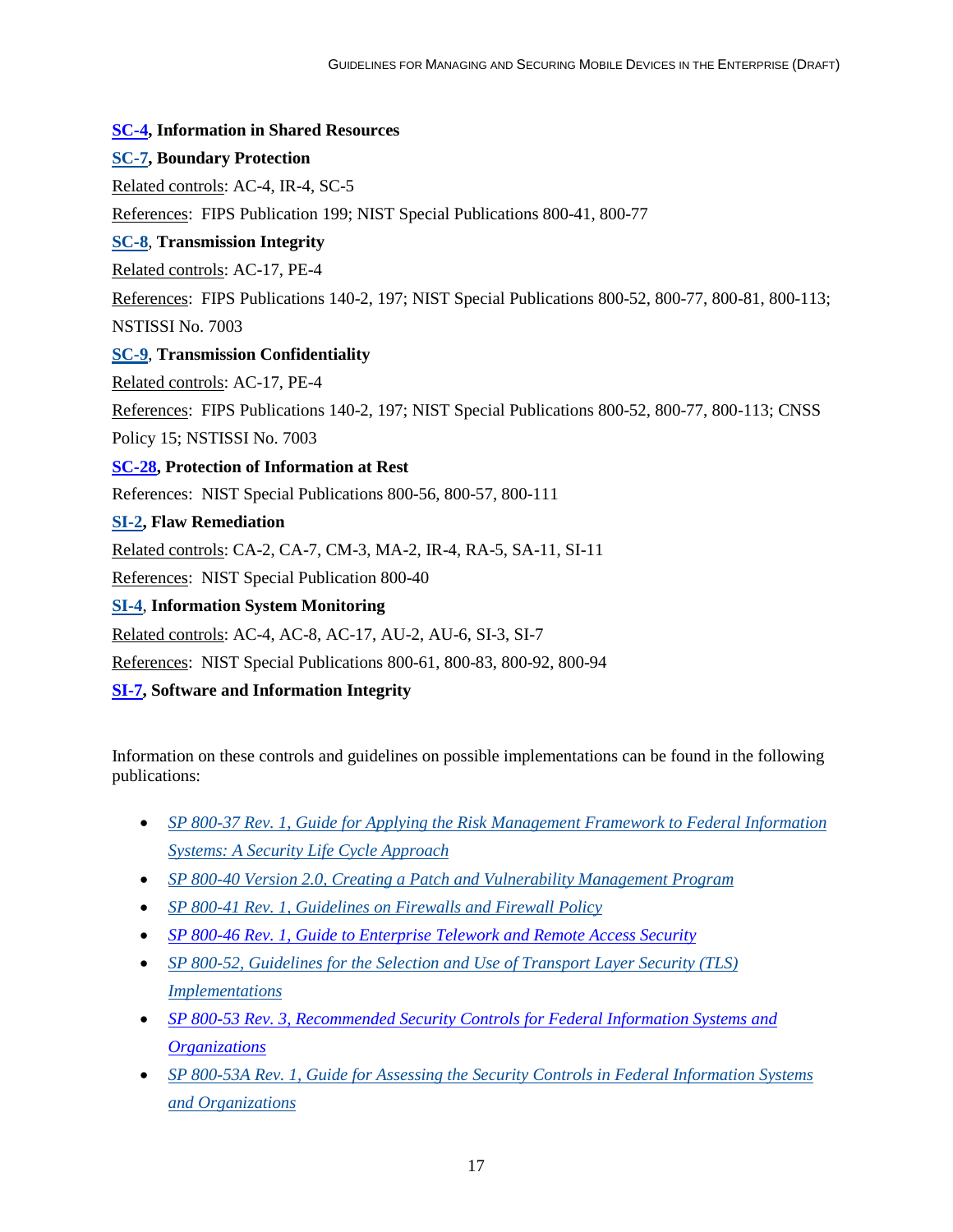- *[SP 800-57, Recommendation for Key Management](http://csrc.nist.gov/publications/nistpubs/800-57/sp800-57-Part1-revised2_Mar08-2007.pdf)*
- *[SP 800-61 Rev. 1, Computer Security Incident Handling Guide](http://csrc.nist.gov/publications/nistpubs/800-61-rev1/SP800-61rev1.pdf)*
- *SP 800-63 Rev. 1, [E-Authentication Guideline](http://csrc.nist.gov/publications/nistpubs/800-63-1/SP-800-63-1.pdf)*
- *[SP 800-70 Rev. 2, National Checklist Program for IT Products: Guidelines for Checklist Users](http://csrc.nist.gov/publications/nistpubs/800-70-rev2/SP800-70-rev2.pdf)  [and Developers](http://csrc.nist.gov/publications/nistpubs/800-70-rev2/SP800-70-rev2.pdf)*
- *[SP 800-73-3, Interfaces for Personal Identity Verification](http://csrc.nist.gov/publications/PubsSPs.html#800-73)*
- *[Draft SP 800-76-2, Biometric Data Specification for Personal Identity Verification](http://csrc.nist.gov/publications/drafts/800-76-2/Draft_SP800-76-2.pdf)*
- *[SP 800-77, Guide to IPsec VPNs](http://csrc.nist.gov/publications/nistpubs/800-77/sp800-77.pdf)*
- *[SP 800-78-3, Cryptographic Algorithms and Key Sizes for Personal Identification Verification](http://csrc.nist.gov/publications/nistpubs/800-78-3/sp800-78-3.pdf)  [\(PIV\)](http://csrc.nist.gov/publications/nistpubs/800-78-3/sp800-78-3.pdf)*
- *SP 800-81 [Rev. 1, Secure Domain Name System \(DNS\) Deployment Guide](http://csrc.nist.gov/publications/nistpubs/800-81r1/sp-800-81r1.pdf)*
- *[SP 800-83, Guide to Malware Incident Prevention and Handling](http://csrc.nist.gov/publications/nistpubs/800-83/SP800-83.pdf)*
- *[SP 800-92, Guide to Computer Security Log Management](http://csrc.nist.gov/publications/nistpubs/800-92/SP800-92.pdf)*
- *[SP 800-94, Guide to Intrusion Detection and Prevention Systems \(IDPS\)](http://csrc.nist.gov/publications/nistpubs/800-94/SP800-94.pdf)*
- *[SP 800-111, Guide to Storage Encryption Technologies for End User Devices](http://csrc.nist.gov/publications/nistpubs/800-111/SP800-111.pdf)*
- *[SP 800-113, Guide to SSL VPNs](http://csrc.nist.gov/publications/nistpubs/800-113/SP800-113.pdf)*
- *[SP 800-114, User's Guide to Securing External Devices for Telework and Remote Access](http://csrc.nist.gov/publications/nistpubs/800-114/SP800-114.pdf)*
- *SP 800-121 [Revision 1, Guide to Bluetooth Security](http://csrc.nist.gov/publications/nistpubs/800-121-rev1/sp800-121_rev1.pdf)*
- *[SP 800-128, Guide for Security-Focused Configuration Management of Information Systems](http://csrc.nist.gov/publications/nistpubs/800-128/sp800-128.pdf)*
- *[FIPS 140-2, Security Requirements for Cryptographic Modules](http://csrc.nist.gov/publications/fips/fips140-2/fips1402.pdf)*
- *[FIPS 197, Advanced Encryption Standard](http://csrc.nist.gov/publications/fips/fips197/fips-197.pdf)*
- *[FIPS 199, Standards for Security Categorization of Federal Information and Information Systems](http://csrc.nist.gov/publications/fips/fips199/FIPS-PUB-199-final.pdf)*
- *[FIPS 201-1, Personal Identity Verification \(PIV\) of Federal Employees and Contractors](http://csrc.nist.gov/publications/fips/fips201-1/FIPS-201-1-chng1.pdf)*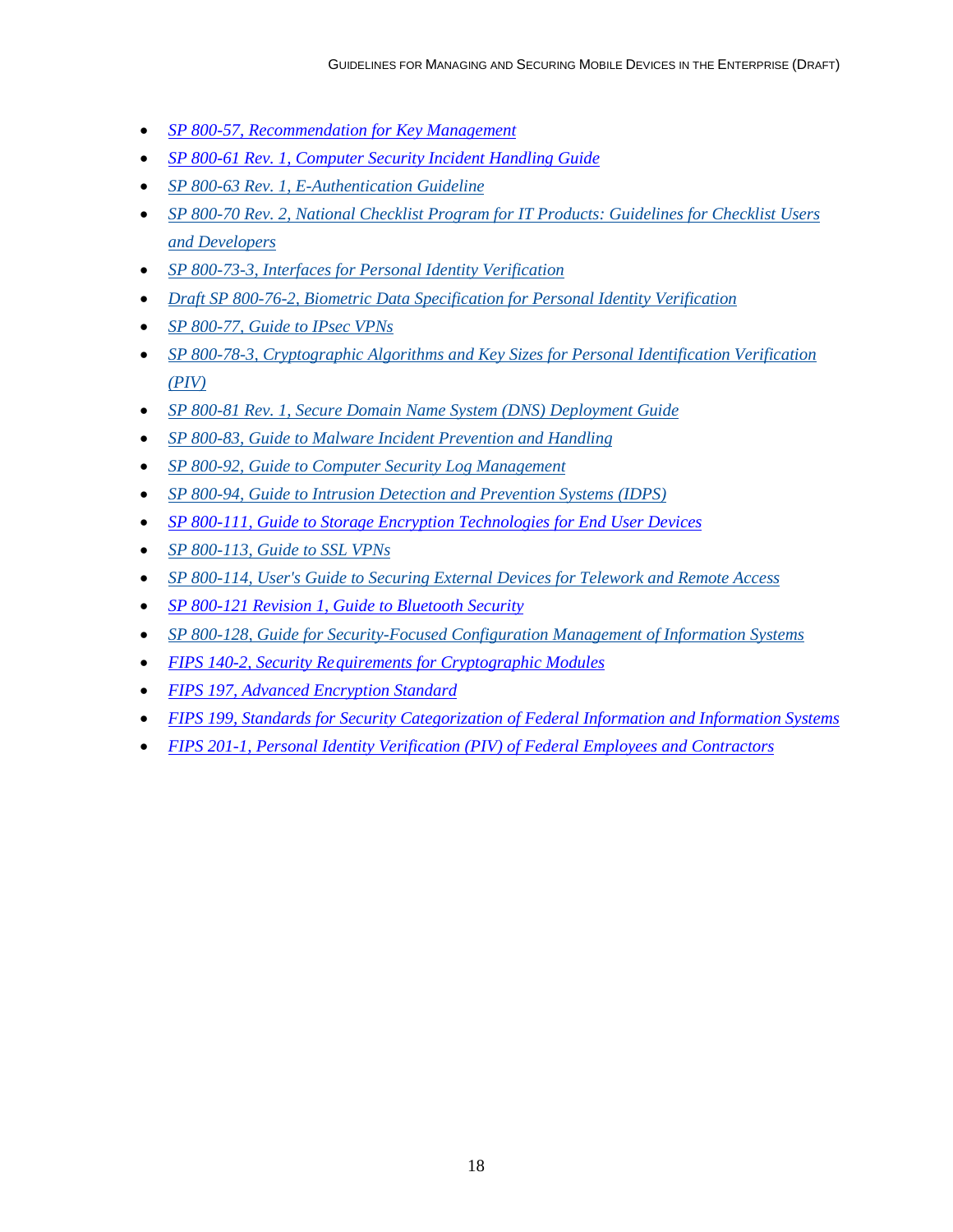#### <span id="page-29-0"></span>**Appendix B—Acronyms and Abbreviations**

Selected acronyms and abbreviations used in this publication are defined below.

| <b>BYOD</b>  | Bring Your Own Device                           |  |
|--------------|-------------------------------------------------|--|
| <b>CMVP</b>  | Cryptographic Module Validation Program         |  |
| <b>FIPS</b>  | <b>Federal Information Processing Standard</b>  |  |
| <b>FISMA</b> | Federal Information Security Management Act     |  |
| <b>GPS</b>   | <b>Global Positioning System</b>                |  |
| IT           | <b>Information Technology</b>                   |  |
| <b>ITL</b>   | <b>Information Technology Laboratory</b>        |  |
| <b>NIST</b>  | National Institute of Standards and Technology  |  |
| <b>OMB</b>   | Office of Management and Budget                 |  |
| PII          | Personally Identifiable Information             |  |
| <b>PIN</b>   | <b>Personal Identification Number</b>           |  |
| <b>OR</b>    | <b>Quick Response</b>                           |  |
| SP           | <b>Special Publication</b>                      |  |
| <b>VPN</b>   | Virtual Private Networking                      |  |
| WiFi         | <b>Wireless Fidelity</b>                        |  |
| <b>WiMAX</b> | Worldwide Interoperability for Microwave Access |  |
| <b>WPAN</b>  | <b>Wireless Personal Area Network</b>           |  |